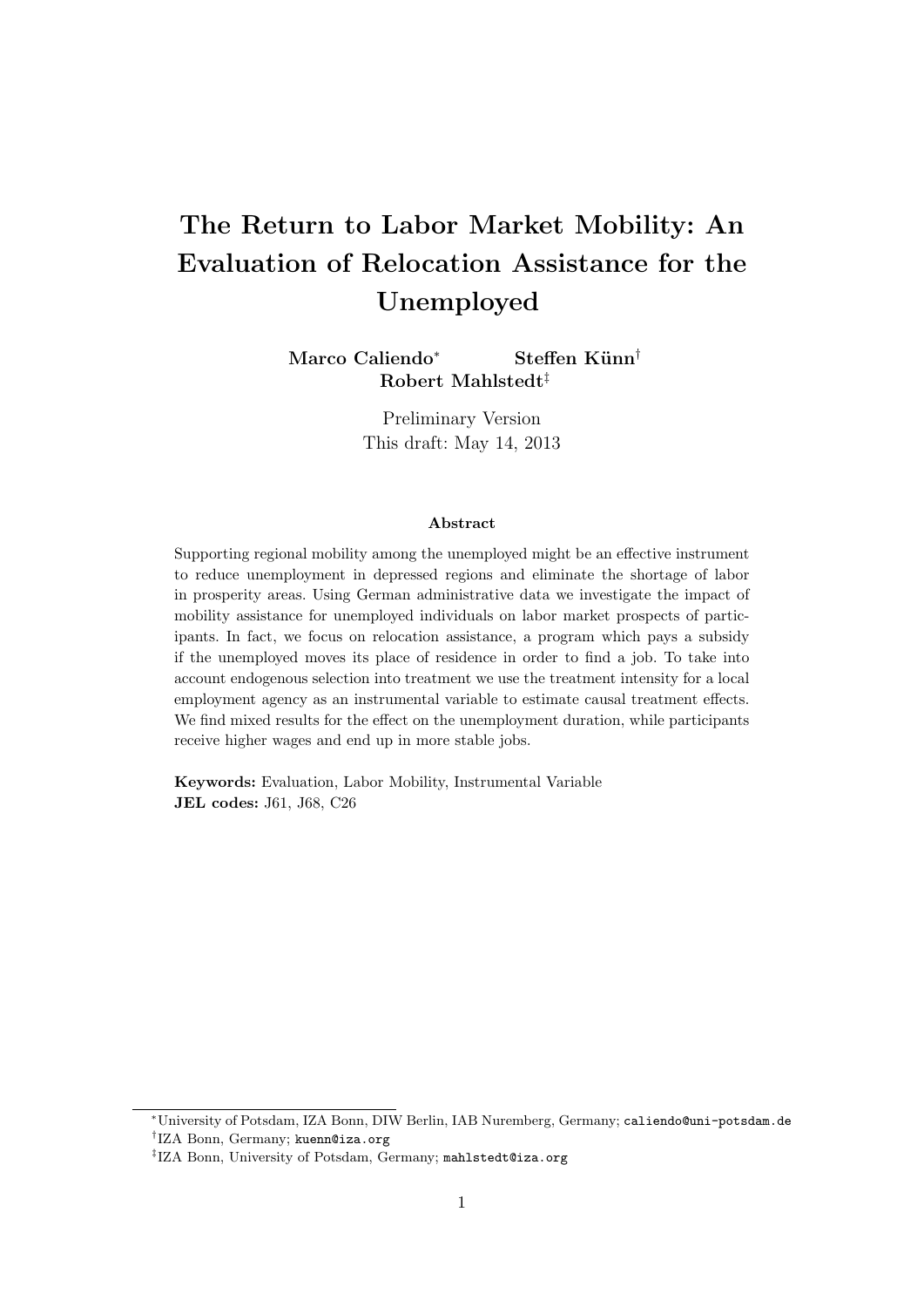# 1 Introduction

High regional disparities in the unemployment rate are common to many European countries (Taylor and Bradley, 1997; Giannetti, 2002). Supporting regional mobility among the unemployed might be an effective instrument to reduce unemployment in depressed regions and eliminate the shortage of labor in prosperity areas. The idea is to bring unemployed individuals who are not able to find employment locally to other regions. One possible way to do this, is to pay unemployed individuals a subsidy if they move regionally in order to take up employment. Considering the classical job search model from Mortensen (1986) extended by Rogers (1997) with respect to job distance such a subsidy is expected to have three effects. First of all, it would reduce the individual costs of moving which in turn should increase job-seeker's search radius and hence increase the job offer arrival rate. Furthermore, the subsidy reduces the commuting costs of the job-seeker, which lowers ceteris paribus the individual reservation wage.<sup>1</sup> The lower reservation wage in turn has a positive effect on the employment probability.

Moreover, the individuals are expected to move predominately to areas characterized by better economic conditions, so that in total the relocation is expected to improve participant's labor market outcomes in terms of employment probability and wages. To evaluate the effectiveness of such a policy we take Germany as a case study. Although Germany is confronted with increasing demand for mobile workers and there is clear evidence for a positive effect of inter-regional mobility on individual income (e.g. Lehmer and Ludsteck, 2011), it is still characterized by relatively low willingness to change the place of residence in order to leave unemployment. It is much more acceptable to change profession, work in jobs below workers' technical skills or have high commuting distances (Brixy and Christensen, 2002). According to the German Socio-Economic Panel even 45% of people between 20 and 59 years have lived in the same region as their parents since birth (Schneider, 2005). To improve the inter-regional labor mobility, as part of active labor market policy (ALMP), the unemployed are offered a subsidy if they are successful to find an employment outside their local labor market. We investigate the impact of relocation assistance for unemployed job-seekers on the labor market prospects of participants. The relocation assistance is a subsidy that reimburses costs associated with temporary or permanent moving.

<sup>&</sup>lt;sup>1</sup>The commuting can either be supported directly or a relocation reduces the distance to potential job.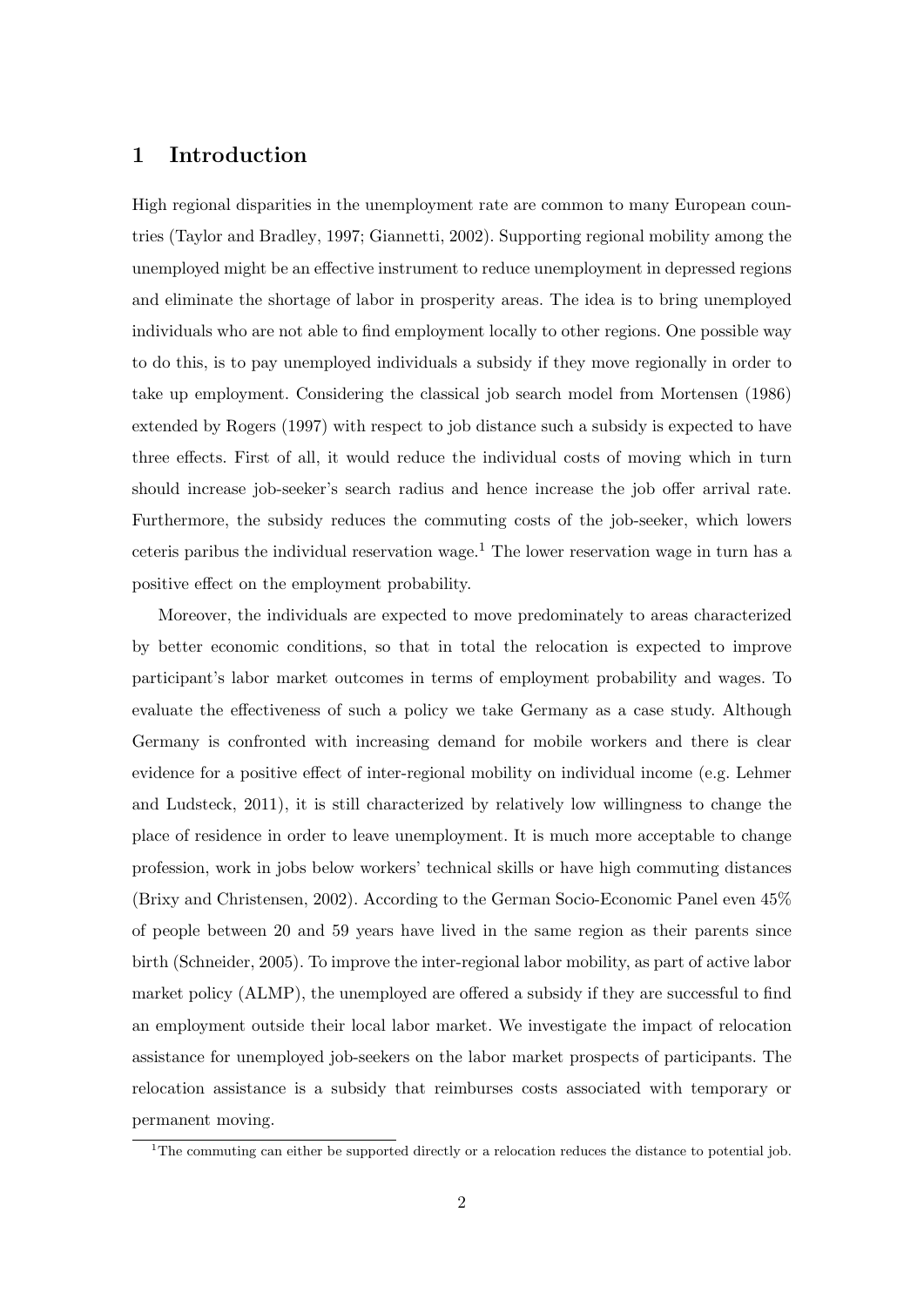Descriptive statistics show that participants in relocation assistance move to regions with lower unemployment rates, are more likely to be employed and receive higher income than non-participants. As participation in the program is likely to be correlated with observed and unobserved characteristics, like motivation and ability, we adopt an instrumental variable approach to identify the causal treatment effect.<sup>2</sup> We use the treatment intensity within the hosting local employment agency district as an instrument for the treatment participation. Thereby, the treatment intensity is defined as the ratio of total entries into mobility assistance and the stock of unemployed. Each local employment agency (LEA) faces a fixed budget (based on the local labor market conditions) and decides at the beginning of each year which share of this budget is spend on the different types of active labor market policies, i.e., their individual policy mix. The idea is that unemployed individuals living in a LEA district with relatively high treatment intensity face a higher probability to receive knowledge about the existence of the subsidy. As the unemployed individual has no influence on the policy mix of its local employment agency, the instrument generates exogenous variation in treatment participation.

Using this instrumental variable approach, we find that participation in the relocation assistance leads to higher wages and more stable jobs, while the results are mixed with respect to the short-term employment prospects. The next section gives an overview about the institutional settings in Germany and summarizes related literature. Section 3 provides information about the data, describes the treatment group and provides descriptive statistics. Section 4 discusses the identification and estimation strategy. Finally, Section 5 presents the results and Section 6 concludes.

# 2 Institutional Settings and Related Literature

## 2.1 Mobility Assistance in Germany

Given a fixed budget and a variety of measures each local employment agency (LEA) decides autonomously about their individual policy mix of ALMP programs.<sup>3</sup> The responsibility of a certain LEA for an applicant results from the initial place of residence. One of these ALMP programs is the mobility assistance as introduced in 1998. This can assigned

<sup>2</sup>For example, better motivated individuals are more willing to change their place of residence in order to find better jobs.

<sup>&</sup>lt;sup>3</sup>The federal employment agency (FEA) allocates a fixed budget to each LEA based on the local labor market conditions.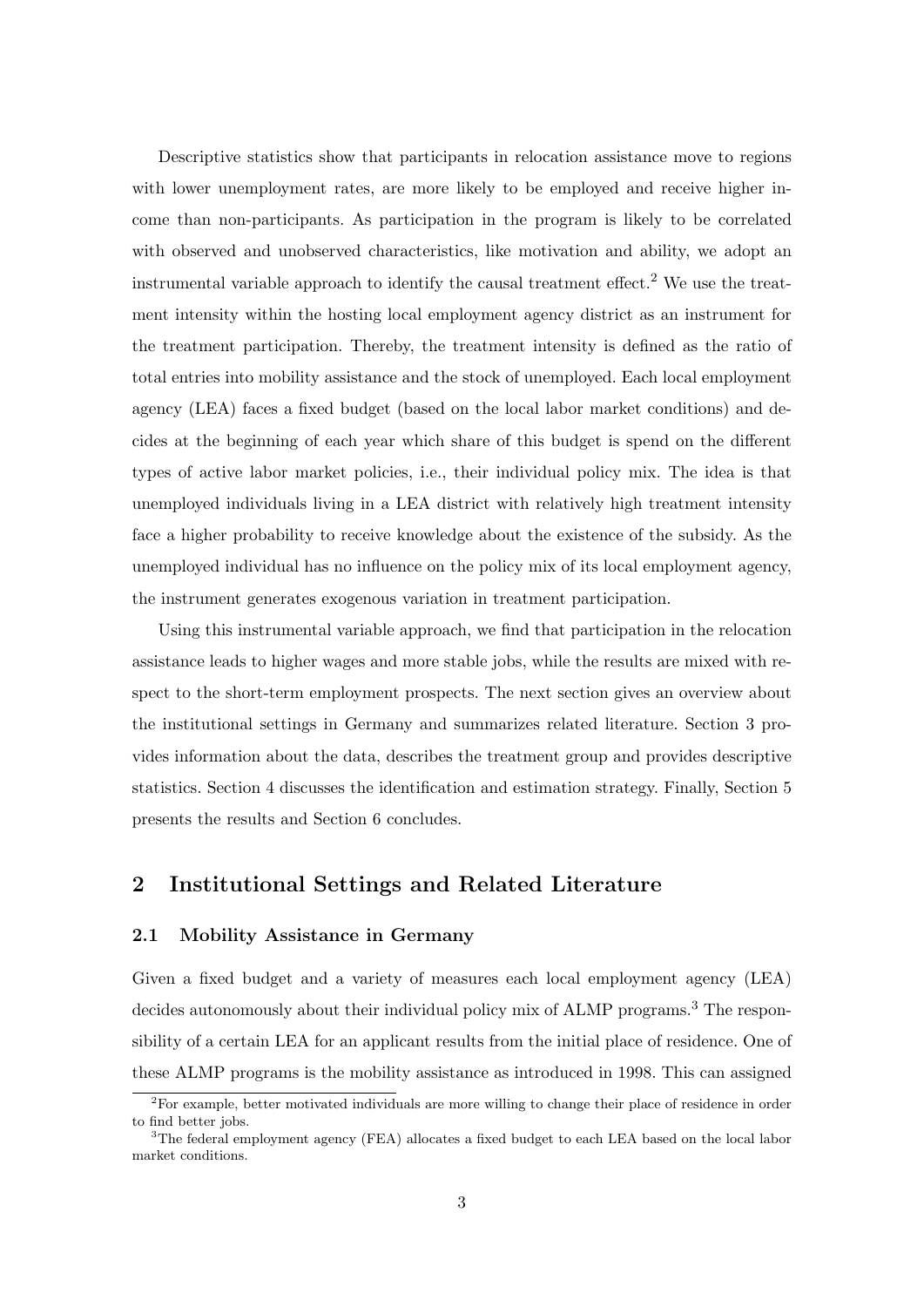to unemployed and job-seekers who are threaten of unemployment and supports initiation and affiliation of an employment subject to social insurance contributions. The term mobility assistance contains several instruments, like transition, equipment, traveling and commuting assistance. However, in our analysis we focus on relocation assistance, which reimburses costs associated with temporary or permanent moving.

The relocation assistance supports temporary housekeeping with a monthly payment of  $\epsilon$  260 for a period of maximal 6 months, while the subsidy for permanent moving covers only the pure transportation costs. The applicant has to provide three cost estimates to find the most cost-efficient offer and the subsidy is paid directly to the removalists. Alternatively, also the costs of a rental car can be taken on. The permanent relocation has to occur at least two years after the beginning of the new employment. There is no subsidy if the employer provides an accommodation. Both types of subsidy are only available if the daily commuting to the employment is not appropriate, in fact the commuting time exceeds 2.5 hours per day.<sup>4</sup>

In order to being eligible to the relocation assistance, the unemployed has to start a new employment. Without a legal employment contract no subsidy will be paid. Furthermore, the application has to take place before the causing event, the relocation, takes place. An ex post permission is not possible. Every decision about the permission of relocation assistance is taken by the case worker. The mobility assistance can also accord if the new employment is abroad, but not to occupational groups typically working in foreign countries, like animators, professional athletes or artists. Employees of domestic firms working abroad will be also supported. As job creation schemes (JCS) are also subject to social security contributions, participants are also eligible to apply for such a subsidy. However, as we are interested in the effect on unsubsidized employment, we exclude all participants in JCS who received a mobility assistance.

## 2.2 Similar Programs

Considering similar programs there is only few support for the returns of mobility assistance on labor market outcomes. However, Briggs and Kuhn (2008) analyze the Relocation Assistance Program (RAP) in Kentucky introduced in May 1998. A lump sum payment up to \$900 is awarded to households of welfare recipients if they accept a job offer within

<sup>4</sup> If the daily commuting time is less than 2.5 hours the daily commuting can be supported with 20 cent per kilometer for a period of 6 months after the beginning of the new employment.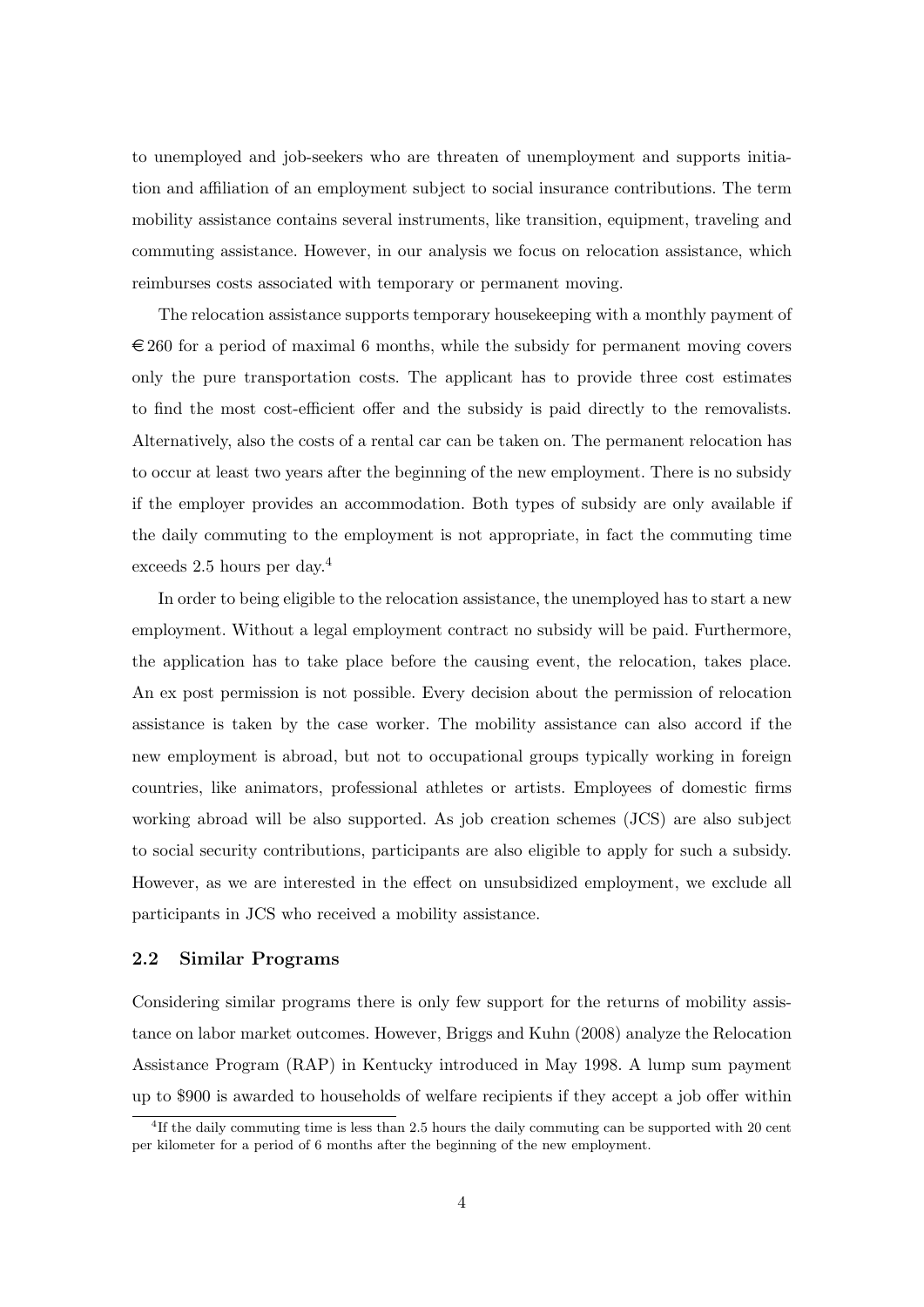90 days of the date of request. This employment must be at least 10 miles away from their place of residence and contains not less than 30 hours of work per week at the minimum wage (5.85 \$ per hour). The participation in the program requires that the welfare clients have a confirmed job offer, so the beginning of a new employment is endogenously given with the receipt of relocation assistance. To avoid this problem they use the treatment intensity in a certain county as an instrumental variable to estimate the treatment effect on the employment status and the offered wages. They find a positive significant effect on the mean quarterly employment and also on the unconditional earnings. However, the results are ambiguous considering the earnings conditional on employment.

In 1994, the U.S. Department of Housing and Urban Development starts the Moving to Opportunity Program (MTO) in the five metropolitan areas Baltimore, Boston, Chicago, Los Angeles and New York City. This is a randomized experiment, where housing vouchers are offered to low-income families. The aim of this program was to give these families the opportunity to move to better neighborhoods and therefore increase their health status, the educational opportunities of the children and the labor market outcomes. A variety of studies, like Katz, Kling, and Liebman (2001), Kling, Liebman, and Katz (2007) or Ludwig and Kling (2007) investigate the effectiveness of this program. The MTO successfully relocates families to less economically distressed regions and improve the overall health status of the adult family members. The MTO also increases the health status of female youths, but has deleterious effects on male youths. However, there is no significant effect with respect to educational outcomes or the labor market outcomes, like wages, employment rate or the welfare usage.

# 3 Data, Treatment and Descriptive Statistics

## 3.1 Data

This study uses the IZA Evaluation Dataset A, which was created by IZA with financial support of the Deutsche Post Foundation and consists of Integrated Employment Biographies (IEB), Version 9.01, from the Institute for Employment Research (IAB). The dataset consist of individuals who entered unemployment between January 2001 and December 2008 in Germany (see Caliendo, Falk, Kaiser, Schneider, Uhlendorff, van den Berg, and Zimmermann, 2011). The IEB are based on different data sources, the social security insurance and the unemployment register, including benefit and ALMP participation history.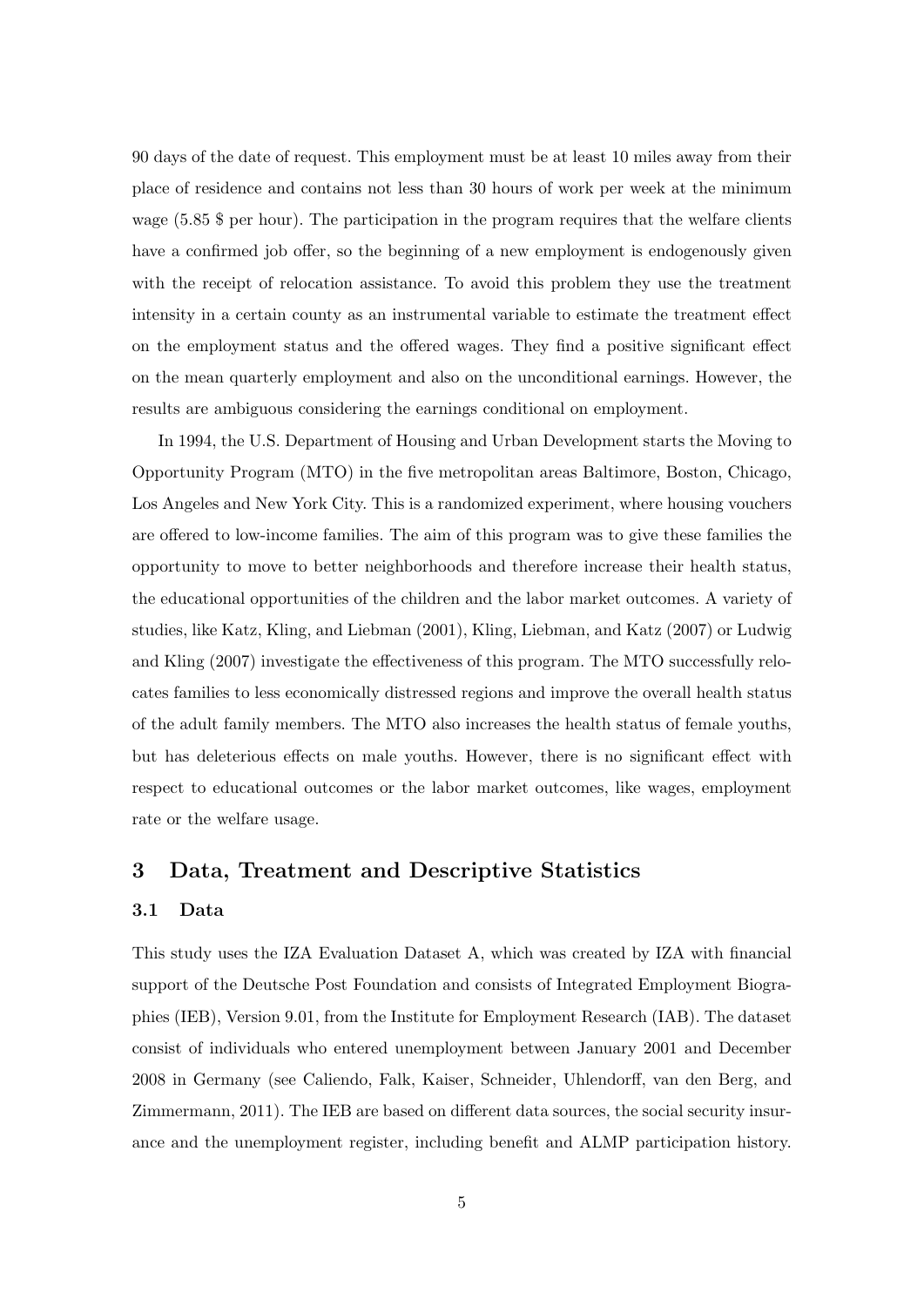Therefore, the data contain detailed information about the employment status, wages, benefits and different individual characteristics, like gender, age, educational level, health and family status. For the baseline estimation we draw a random sample of entries into unemployment in 2006, to avoid direct influence by a major reform of the labor market in  $2005$  in Germany.<sup>5</sup>

We observe the monthly employment status of each individual over a period of 4 years until 2010. All unemployment spells shorter than 2 weeks are excluded and before the entry the individuals have to be employed subject to social security for a period of minimum 3 months. The sample contains individuals from East- and West-Germany, between 25 and 55 years. We consider two labor market states, regular employment and unemployment. The unemployment state refers to being registered unemployed with or without benefit receipt including individuals in ALMP. Regular employment is defined as employment subject to social security contributions with an income more than  $\epsilon$  600 per month. Lowincome workers are excluded, since they often increase their income with unemployment assistance and cannot clearly assign to one of two labor market states. Since receipt of relocation assistance is connected to the beginning of a new employment we restrict our main sample on individuals, who start a new employment within the first 24 months after the beginning of the unemployment spell.<sup>6</sup> We further exclude job-seekers, whose initial unemployment spell is interrupted by missing information lasting more than one month.

#### 3.2 Definition of the Treatment Group

Due to data restrictions the treatment is not directly assignable to the initial transition to regular employment. Therefore, we set the following design presented in Figure 1. First of all, we take a random sample of entries into unemployment in 2006 and restrict this sample to all individuals who find an employment within the first 24 months after the entry. The entry into unemployment is denoted by  $t_0$  and the month of the transition to regular employment by  $t_{ue}$ . This restriction is due to the fact that eligibility to the program is connected to the beginning of a new employment.<sup>7</sup> To ensure that a certain

 ${}^{5}$ For the verification of our estimation approach we also use entries into unemployment from 2005 to 2008. Descriptive statistics for this sample are given in the appendix.

<sup>&</sup>lt;sup>6</sup>Since all participants begin a new employment, by the institutional settings of mobility assistance, we only use non-participants who also start a new employment. Taking the first 24 months after the transition as an interval seems to be appropriate, since about 98% start the employment within this interval.

<sup>7</sup>Excluding individuals who do not find an employment reduces the impact of unobserved characteristics that influence the selection into treatment and employment simultaneously.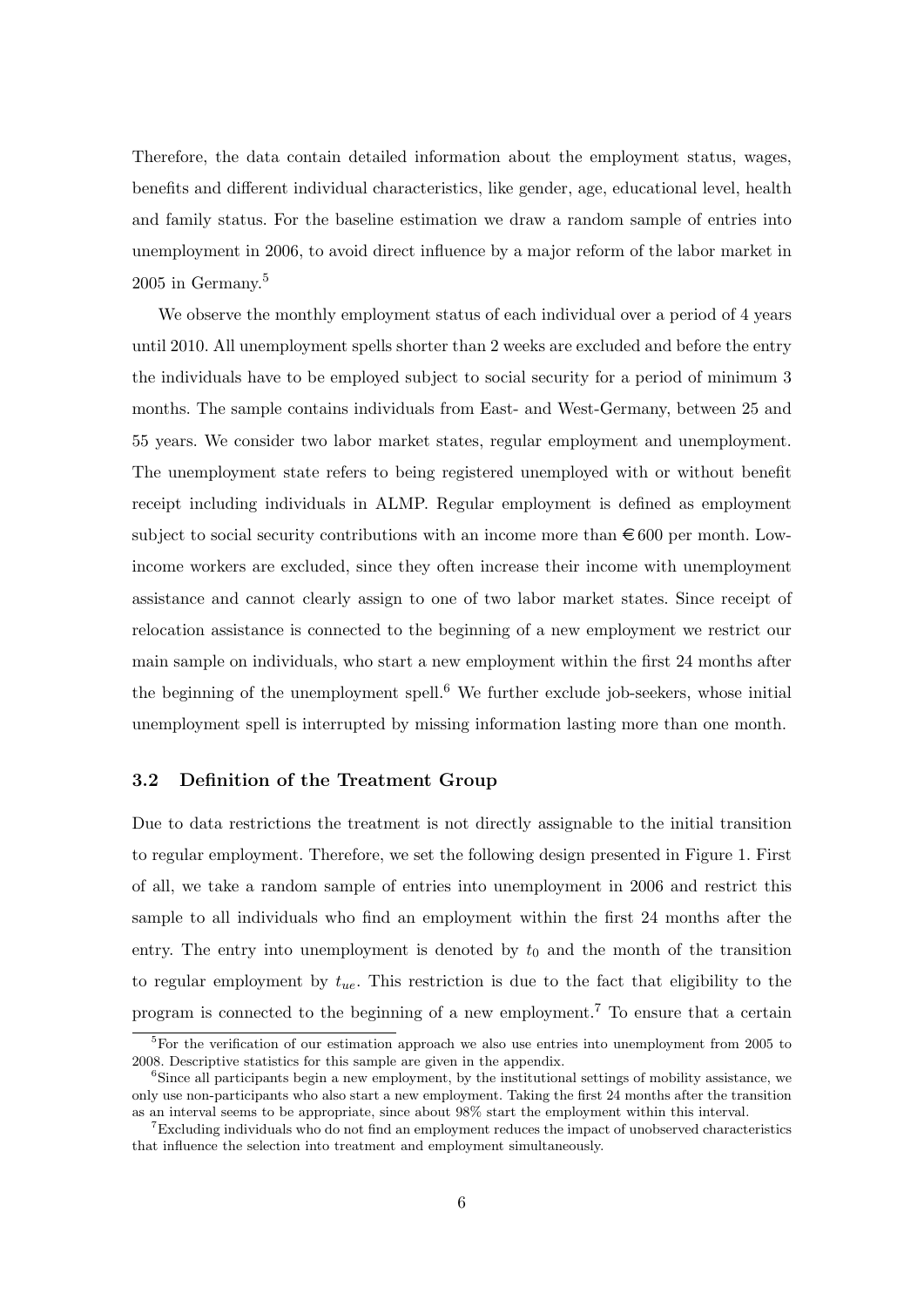subsidy is related to the initial transition we define an individual as treated if the payment of the subsidy takes place within in a window of six months before and after the transition (denoted by the shadowed area in Figure 1) and the payment has to occur before the end of the subsequent unemployment spell.<sup>8</sup>

Finally, we exclude all recipients of relocation assistance who do not change their residential location from the entry into unemployment to the beginning of the new employment. The control group contains all individuals entering unemployment in 2006, beginning a new employment within the first 24 months and receive no relocation assistance associated with the first transition from unemployment to regular employment. Table 1 shows the change of the three groups after each of our previous restrictions. We end up with 433 participants in relocation assistance and 35524 non-participants.

[Insert Table 1 and Figure 1 about here]

## 3.3 Descriptive Statistics

Table 2 shows descriptive statistics with respect to observed outcomes separated for participants and non-participants. Participants in relocation assistance receive higher wages when they start a new employment ( $\in 77.92$  vs.  $\in 60.92$ ) and have less job quits within the first 24 months after the transition (1.26 vs. 1.97). However, there are only small differences with respect to the duration of the initial unemployment spell and the employment probability 48 months after the entry into unemployment. The duration of the initial unemployment spell is even slightly shorter for non-participants. Furthermore, we compare the working location at the entry into unemployment and that directly after the transition to regular employment.<sup>9</sup> Unsurprisingly, participants in relocation assistance are more likely to work in distant regions. 46% of the participants work in a non-bordering federal state, while only 4% of the non-participants do. Only 26% of the participants work in the same federal state as they lived before, while 88% of the non-participants do. Comparing the local macroeconomic conditions before and after the transition, we observe that participants live initially in region which perform slightly worse with respect to the unemployment and the vacancy rate, but they move predominately to regions characterized by better economic conditions.

<sup>&</sup>lt;sup>8</sup>We explore different settings and this one seems to be appropriate to reduce the bias due to wrong assignment of the treatment and maximize the size of the treatment group.

 $\sqrt[9]{\text{The working location at the entry into unemptyment is given by the employment office in charge.}$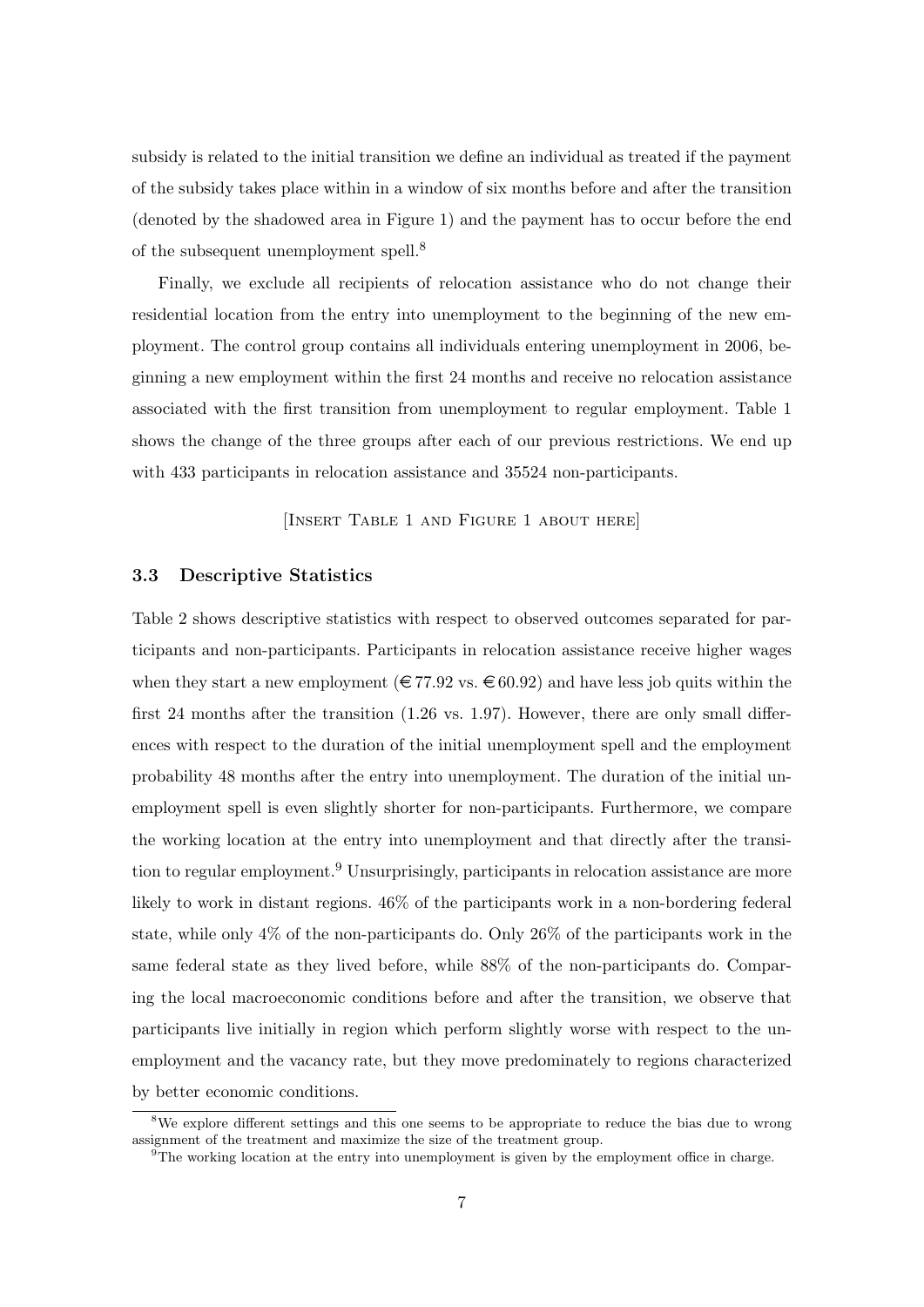#### [Insert Table 2 about here]

Table 3 shows differences with respect to observed characteristics. Participants are more likely to be female  $(41\% \text{ vs. } 33\%)$  and younger  $(36.13 \text{ years vs. } 38.69 \text{ years})$  than non-participants. Moreover, participants are generally better educated. We observe more individuals visiting an upper secondary school (48% vs. 18%) and a higher share with an university degree (32% vs. 18%). Unsurprisingly, the participants have less often children and a lower share of married individuals.<sup>10</sup> Furthermore, participants in relocation assistance are more likely to work in technical occupations before the unemployment and receive a substantially higher previous income ( $\epsilon$  65.03 vs.  $\epsilon$  55.16) per day.

[INSERT TABLE 3 ABOUT HERE]

# 4 Estimation Methods

#### 4.1 Identification in a Latent Variable Framework

We analyze the effect of relocation assistance in context of a Roy-Rubin model (Roy, 1951; Rubin, 1974) for two potential outcomes  $(Y_{0i}, Y_{1i})$  (see Amemiya, 1985; Heckman, 2001).  $Y_1$  denotes the outcome in the treated and  $Y_0$  in the untreated state, while the dummy variable  $D_i$  indicates the receipt of the treatment. The observed outcome is given as a linear combination treated and non-treated outcomes:  $Y_i = D_i Y_{1i} + (1 - D_i) Y_{0i}$ . In general, we are interested in the average treatment effect  $E[Y_1 - Y_0](\text{ATE})$  or the average treatment effect on the treated  $E[Y_1 - Y_0 | D_i = 1](ATT)$ . An identification problem arises, since only one of the two potential outcomes is observed for each individual, while the counterfactual outcome is missing. Thus, comparing the average outcomes of treated and non-treated does generally not give the causal treatment effect:

$$
\begin{aligned} \text{ATT} &= E[Y_1|D=1] - E[Y_0|D=0] \\ &= E[Y_1 - Y_0|D_i=1] + E[Y_0|D=1] - E[Y_0|D=0]. \end{aligned} \tag{1}
$$

The true value of the ATT is only identified if  $E[Y_0|D=1] = E[Y_0|D=0]$ , which means the selection into the treatment has to be random. An assumption which is mostly violated

<sup>&</sup>lt;sup>10</sup>The relocation costs, which are not captured by the assistance, are substantially higher for married job-seekers and job-seekers with children.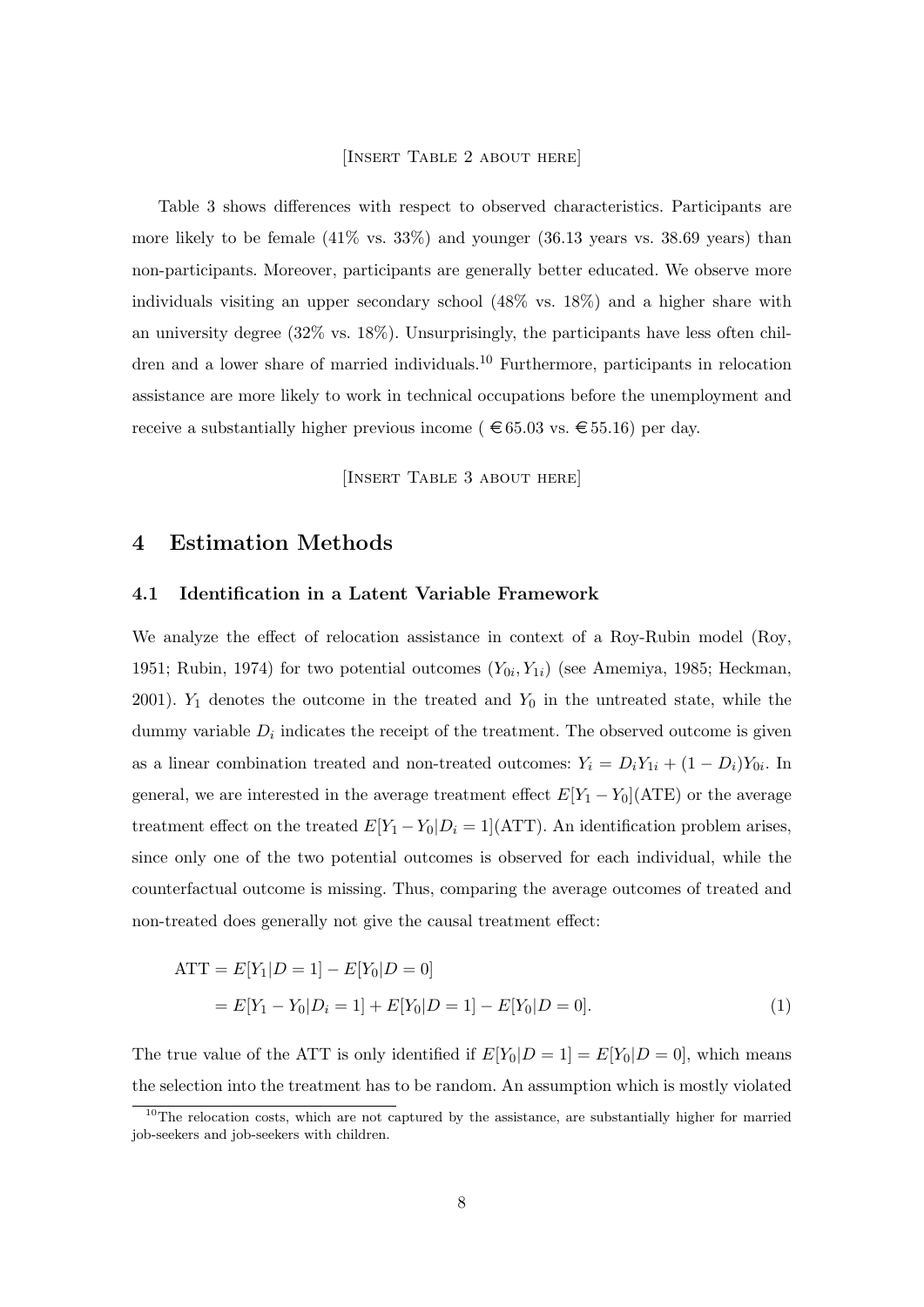in non-experimental studies. We assume that the selection process into the treatment is determine by a latent variable  $D_i^*$ , with

$$
D_i = 1[D_i^* = \mu_d(Z_i) - U_i \ge 0],\tag{2}
$$

where  $Z_i$  is a vector of observed and  $U_i$  of unobserved random variables. The latent variable  $D_i^*$  can be interpreted as the net utility from the treatment and the unemployed chose the treatment if this net utility is positive. The outcome variable  $Y_i$  is given as a function of the treatment dummy  $D_i$ , the observable characteristics  $X_i$  and the unobservable  $\alpha$ characteristics  $V_i$ :

$$
Y_i = \mu_y(D_i, X_i, V_i),\tag{3}
$$

where  $X_i$  denotes the observable characteristics affecting the outcome,  $D_i$  the treatment status and  $V_i$  the unobservable error term. If the selection into the treatment is only based on observable characteristics, OLS yields consistent estimates of the ATT. However, OLS is biased if the selection takes place based on unobservable characteristics that are correlated with the outcome variable. Therefore, we assume that  $Z_i$  contains at least one element that effects the treatment decision but not the outcome. This is called the instrumental variable. There is a variety of studies using instrumental variables to detect causal treatment effects (e.g. Heckman and Robb, 1985; Imbens and Angrist, 1994; Heckman and Vytlacil, 1999). Following Imbens and Angrist (1994) a valid instrument has to fulfill the following conditions:

- (i). Independence: For all elements W in the support of Z, the triple  $(Y_{0i}, Y_{1i}, P(W))$  is jointly independent of  $Z_i$ . The instrumental variable is not allow to have any effect on the outcome variable  $Y_i$  other than trough the effect on the treatment probability  $P_i(W)$ .
- (ii). Relevance: The treatment probability  $P_i(W) = Pr(D_i = 1 | Z_i = W)$  is a nontrivial function of  $W$ . So, the instrumental variable creates exogenous variation of the participation probability.
- (iii). Monotonicity. For all  $Z_i, W_i \in \mathfrak{R}$ , either  $P_i(Z) \geq P_i(W)$  for all i, or  $P_i(Z) \leq P_i(W)$ for all  $i$ . This ensures that the no sign reversal property.<sup>11</sup>

 $11$ When the level of the treatment is a monotonic increasing function of the instrument, than the sign of the treatment is identified.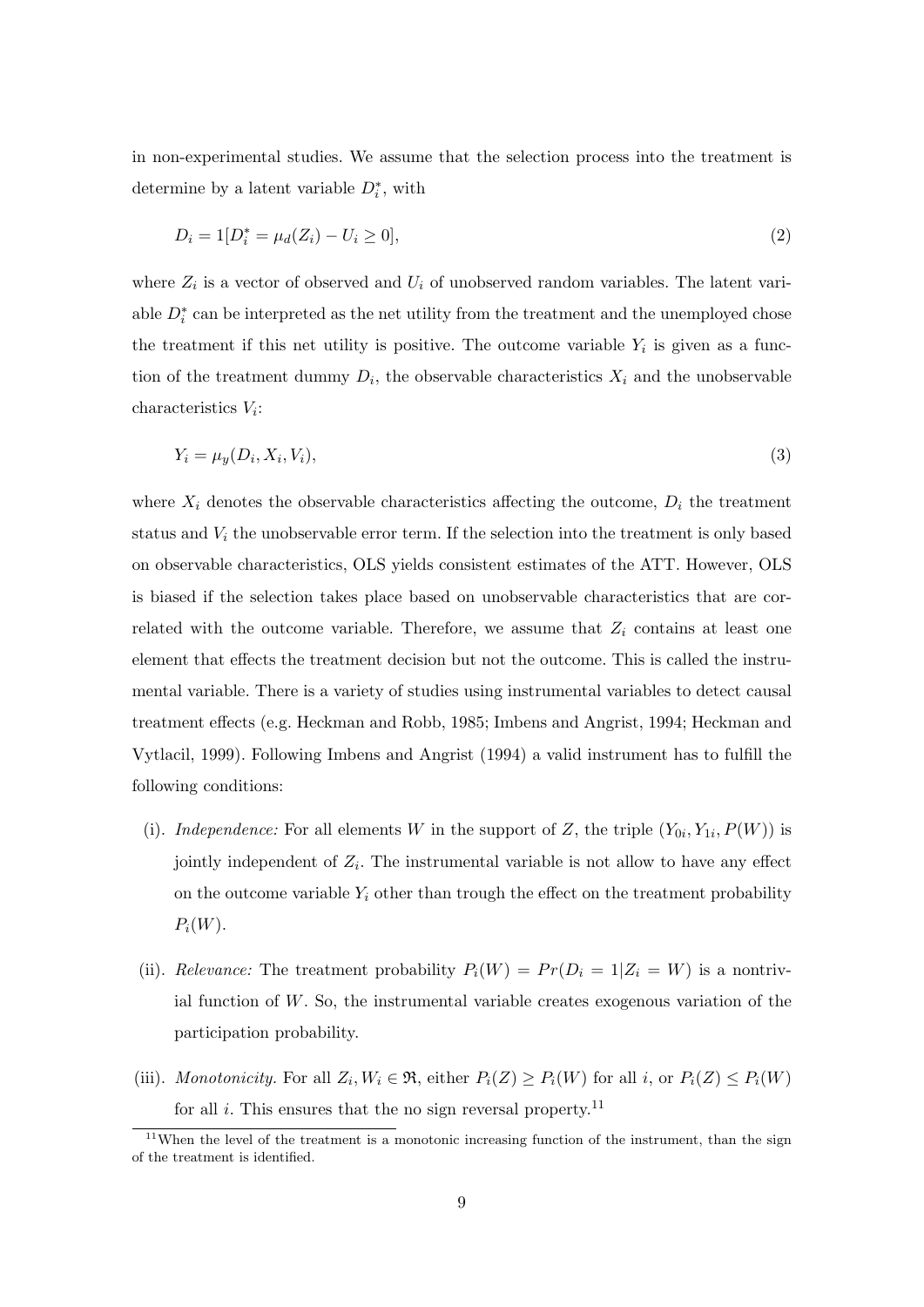Assumption (i) guarantees that the error term is uncorrelated with the instrumental variable. Assumption (ii) ensures that the instrument creates exogenous variation and assumption (iii) the no sign reversal property. Furthermore, we adopt parametric assumptions about the distribution of the error terms.<sup>12</sup> We assume that the error terms  $U_i$  and  $V_i$ are jointly normal distributed (see Heckman, 1978), with the correlation  $\rho$ . To identify the causal treatment effect  $\delta$  we estimate the treatment equation and the outcome equation simultaneously with Maximum Likelihood (see Appendix A.2 for a comparison of the standard Two-Stage Least Square and the Maximum Likelihood estimator). Assuming a linear relation for continuous outcome variables the corresponding log-likelihood function is given as

$$
\ell = \sum_{i=1}^{N} D_i \left\{ \log \Phi \left[ \frac{-\gamma Z_i + (Y_i - X_i \beta - \delta) \rho / \sigma_v}{\sqrt{1 - \rho^2}} \right] - \frac{1}{2} \left( \frac{Y_i - X_i \beta - \delta}{\sigma_v} \right)^2 - \log(\sqrt{2\pi} \sigma_v) \right\}
$$

$$
+ (1 - D_i) \left\{ \log \Phi \left[ \frac{-\gamma Z_i (Y_i - X_i \beta) \rho / \sigma_v}{\sqrt{1 - \rho^2}} \right] - \frac{1}{2} \left( \frac{Y_i - X_i \beta - \delta}{\sigma_v} \right)^2 - \log(\sqrt{2\pi} \sigma_v) \right\}. \tag{4}
$$

For the case of binary outcome variables we assume also a non-linear form of the outcome equation and the log-likelihood function shifts to that of the bivariate probit model: $^{13}$ 

$$
\ell = \sum_{i=1}^{N} \{D_i \{ Y_i \log \Phi_2(X_i \beta^* + \delta, \gamma Z_i; \rho) + (1 - Y_i) \log [\Phi(\gamma Z_i) - \Phi_2(X_i \beta^* + \delta, \gamma Z_i; \rho)] \} + (1 - D_i) \{ Y_i \log [\Phi(X_i \beta^*) - \Phi_2(X_i \beta^*, \gamma Z_i; \rho)] \} + (1 - Y_i) \log [1 - \Phi(X_i \beta^*) - \Phi(\gamma Z_i) - \Phi_2(X_i \beta^*, \gamma Z_i; \rho)] \}.
$$
\n(5)

## 4.2 The Treatment Intensity as Instrumental Variable

Our analysis focuses on the treatment effect of the relocation assistance on several labor market outcomes. The short-term employment prospects are measured as the duration

$$
\Phi_2(U, V, \rho) = \int_U \int_V \frac{1}{2\pi \sigma_v \sigma_u \sqrt{1-\rho}} \exp\left[-\frac{1}{2}\left(\frac{U^2 + V^2 - 2\rho UV}{1-\rho^2}\right)\right] dU dV.
$$

 $12$ Nowadays, there are several non-parametric IV approaches that relax these distributional assumptions (e.g. Heckman and Vytlacil, 2005; Abadie, 2003). However, Heckman and Vytlacil (1999) show that the identification of the treatment effect depends on the support of the treatment probability  $P_i(W) = Pr(D_i =$  $1|Z_i = W$ ). In our approach, the treatment probability has only small support due to the small size of the treatment group, which would result in inconsistent estimates without the distributional assumptions (see also Chiburis, Das, and Lokshin, 2012).

<sup>&</sup>lt;sup>13</sup>Therefore, the cdf of the joint normal distribution of U and V is given as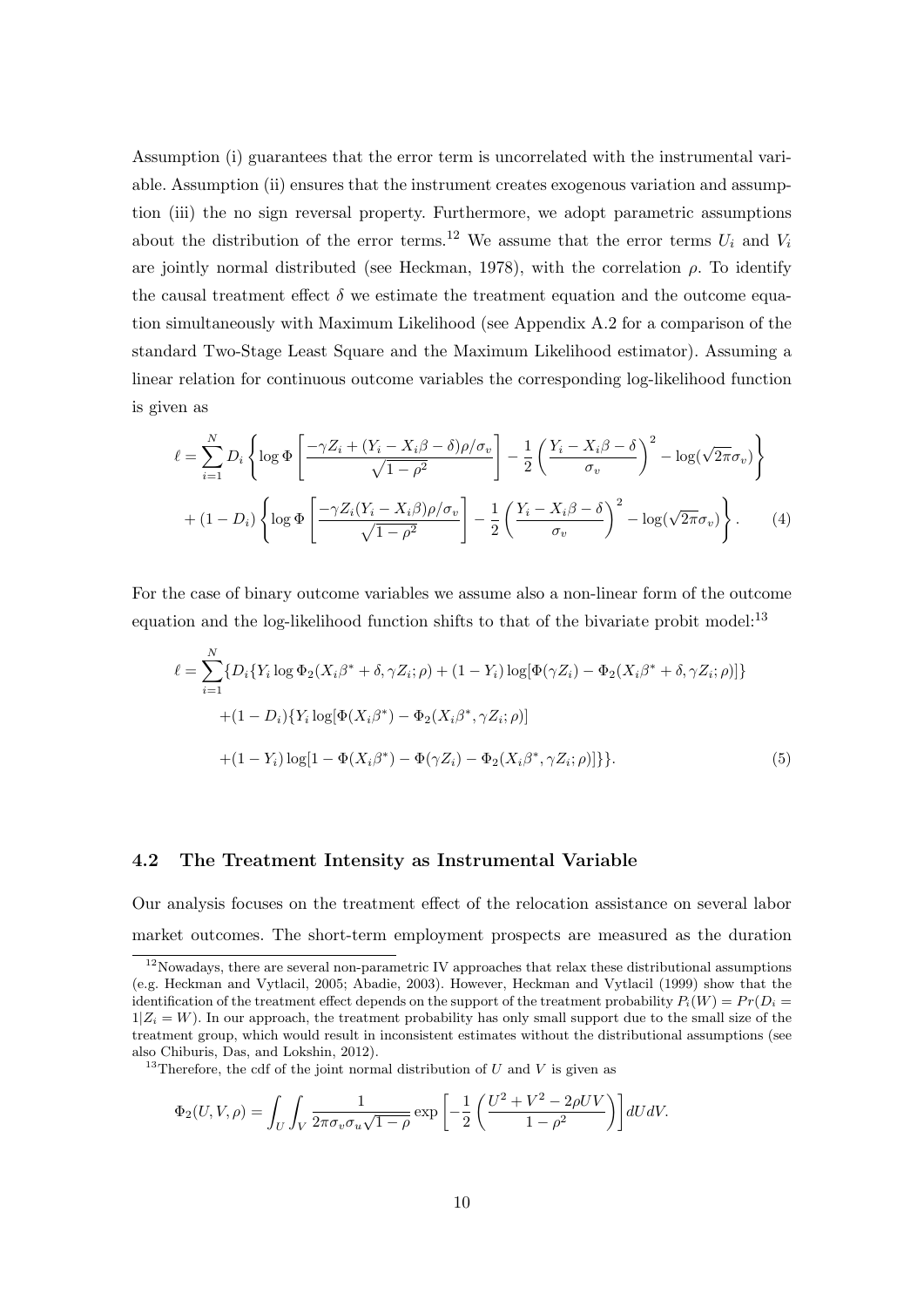of the initial unemployment spell, while the number of job quits, the first wage and the employment status 24 months after the initial transition to regular employment are measures for the job match quality. Since all of these outcomes are likely to be correlated with unobservable characteristics that also influence the treatment decision, like motivation or unobservable abilities, we use the treatment intensity of a certain (LEA) as instrumental Variable. We define the treatment intensity as the ratio of entries into mobility assistance and the stock of unemployed in the LEA district  $j:$ <sup>14</sup>

$$
z_j = \frac{N_j^{ma}}{N_j^{ue}} \times 100,\tag{6}
$$

where  $N_j^{ma}$  denotes the number of recipients of mobility assistance in 2005 and  $N_j^{ue}$ denotes the average stock of unemployed in the LEA district  $j$  in 2005, the year before the entry into unemployment. Similar regional variations are used by Briggs and Kuhn  $(2008)$ , Frölich and Lechner  $(2010)$  and Card and Krueger  $(1993)$  as instrumental variables. Briggs and Kuhn (2008) use the ratio of recipients and eligible individuals in a certain county to evaluate the effect of the Relocation Assistance Program in Kentucky. Frölich and Lechner (2010) defines the treatment intensity as the ratio of the minimum quota of treated individuals and the number of unemployed in Swiss cantons to evaluate the impact of ALMP.

To ensure that the treatment intensity is independent conditioned on the control variables, we use the fact that each LEA has to decide at the beginning of a year their individual strategies and on which share of their fixed budget to spend on the different types of active labor market policy (see Blien, 1998; Yankova, 2010). The budget of each LEA depends on the local labor market conditions but the allocation of the different types of active labor market policy is due to the preferences of the LEA. Assuming the LEA complies with their preassigned strategy the treatment intensity in a certain LEA district is independent of the demand for mobility assistance and thus also with the unobserved individual characteristics. If the LEA adjusts the awarding of mobility assistance with respect to the demand the treatment intensity is still independent as long as the regional variation of the demand for the subsidy is not caused by differences in the distribution of the unobservable characteristics. To induce further exogeneity use the treatment intensity

<sup>&</sup>lt;sup>14</sup>Since the German Social Security Code combines several instruments in the term mobility assistance, which are subject to similar restrictions, we use the entries into all types of mobility assistance, not only relocation assistance.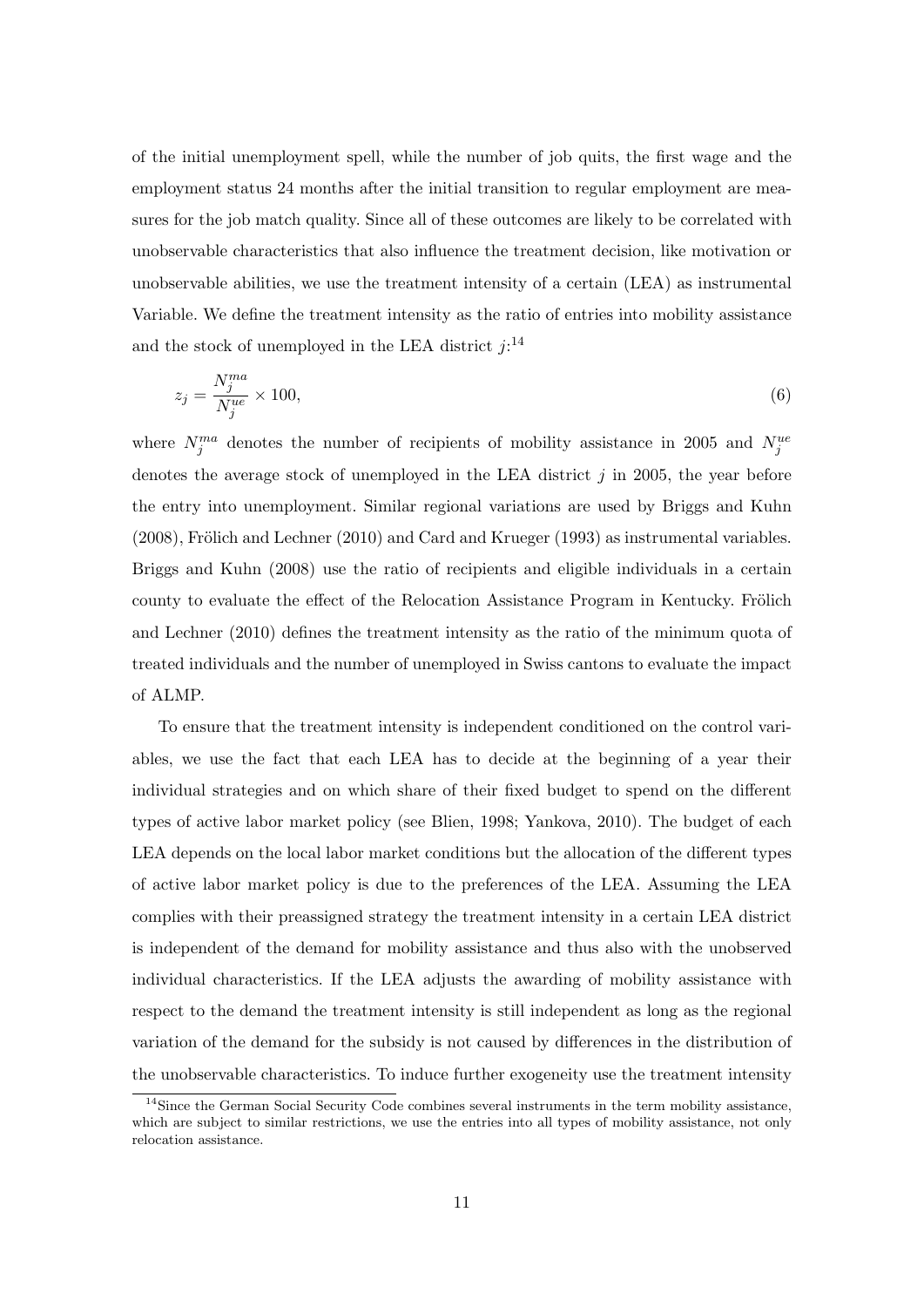in 2005, the year before the entry into unemployment. Therefore, our estimation sample is not a sub-sample of the stock of unemployed which creates the instrumental variable.

To satisfy the relevance and monotonicity assumption, we argue that the treatment probability is positive function of the treatment intensity, since one of the driving factors for the permission of an assistance is the caseworker in charge. Since the caseworkers are highly influenced by the preassigned strategies of the LEA, individuals who live in districts with higher treatment intensities are more likely to be informed about the existence of mobility assistance and also to make use of it. Figure 2 shows the geographical distribution of the overall treatment intensity in Germany and the realized number of participants in commuting and relocation assistance in our estimation sample. There is a high geographical heterogeneity in the distribution of the treatment intensity, which translates into participation in our estimation sample. Considering for example the Berlin-Brandenburg area we find very large difference with respect to the local treatment intensities. Job-seekers in Berlin and the bordering areas of Brandenburg has entrance to the same labor market but are managed by different employment agencies with treatment intensities between 1.55% for Berlin North and 6.95% for Potsdam. Therefore, job-seekers in Potsdam has a higher probability to be informed about the subsidy and also to participate, which is independent of the unobservable characteristics. Furthermore, we include variables for the local unemployment rate and for individuals living in East-Germany to control for heterogeneity of the treatment intensity which is caused by differences in the local labor market conditions (see also Appendix A.1 for the results of the first stage estimation of the participation probability).

[Insert Figure 2 about here]

# 5 Results

# 5.1 Baseline Results

Table 4 shows the baseline estimates for our main sample of individuals entering unemployment in 2006 and beginning a new employment within the first 24 months. For each outcome we provide the OLS estimates controlling for socio-demographic characteristics, the short- and long-term labor market history, individual benefit conditions and the local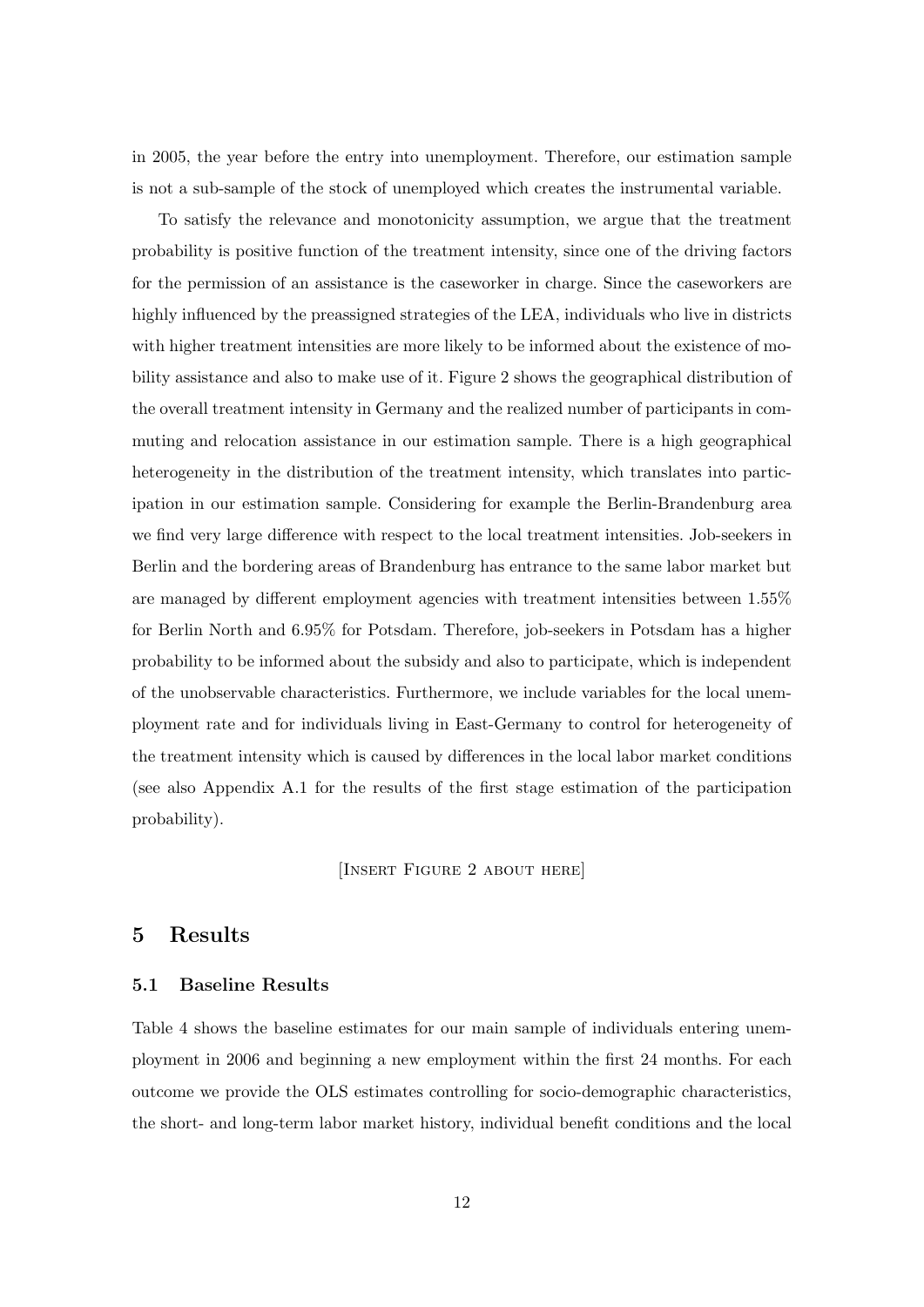macroeconomic conditions.<sup>15</sup> Additionally, we adopt our instrumental variable strategy from Section 4 to control for unobserved heterogeneity.

The unemployment duration measures the interval between  $t_0$  and  $t_{ue}$  (see Figure 1). Using the standard OLS estimator there is positive significant effect of relocation assistance, which disappears by controlling for unobserved heterogeneity. The other outcomes describe the quality of the job match. The first wage denotes the first daily income from regular employment after the transition in period  $t_{ue}$ . Due to the restriction on individuals beginning a new employment within 24 months after the transition we observe this outcome for all individuals in our estimation sample and do not have to concern about sample selection issues. For OLS, as well as for the instrumental variable estimation we observe a strong positive and significant effect of relocation assistance on individual earnings, which is even stronger after controlling for unobserved heterogeneity (17% vs 25%). The number of job quits is measured between the transition  $t_{ue}$  and the end of our observation period 24 months later. Using OLS, we find a negative and significant effect of -.4, which increases up to -.9 by using IV. Regarding the employment status 48 months after the entry into unemployment, there is no effect using OLS but a significant effect of about 21% after controlling for unobserved heterogeneity.

## [Insert Table 4 about here]

We interpret the results the following way. Conditioned on the observable characteristics, there is a selection into the program of individuals with lower unobserved abilities. This explains why controlling for unobserved heterogeneity increases the positive effects of the subsidy with respect to all outcomes.<sup>16</sup> However, there is no positive effect on the initial unemployment duration, but after the transition participants receive higher wages and end up in more stable jobs.

#### 5.2 Unobserved Regional Heterogeneity

So far, we use the treatment intensity in 2005 as an instrument for participation in relocation assistance for individuals entering unemployment in 2006. We argue that each LEA

<sup>&</sup>lt;sup>15</sup>For the post transition outcomes (first wage, number of job quits and employment status after 48 months) we include the duration of the initial unemployment spell, while we do not for the unemployment duration itself.

 $16$ Considering for example participants and non-participants with the same unobserved characteristics there is no difference with respect to the unemployment duration while we observe longer unemployment durations for participants conditioned only on observable characteristics. Therefore, the actual participants must have lower unobserved abilities.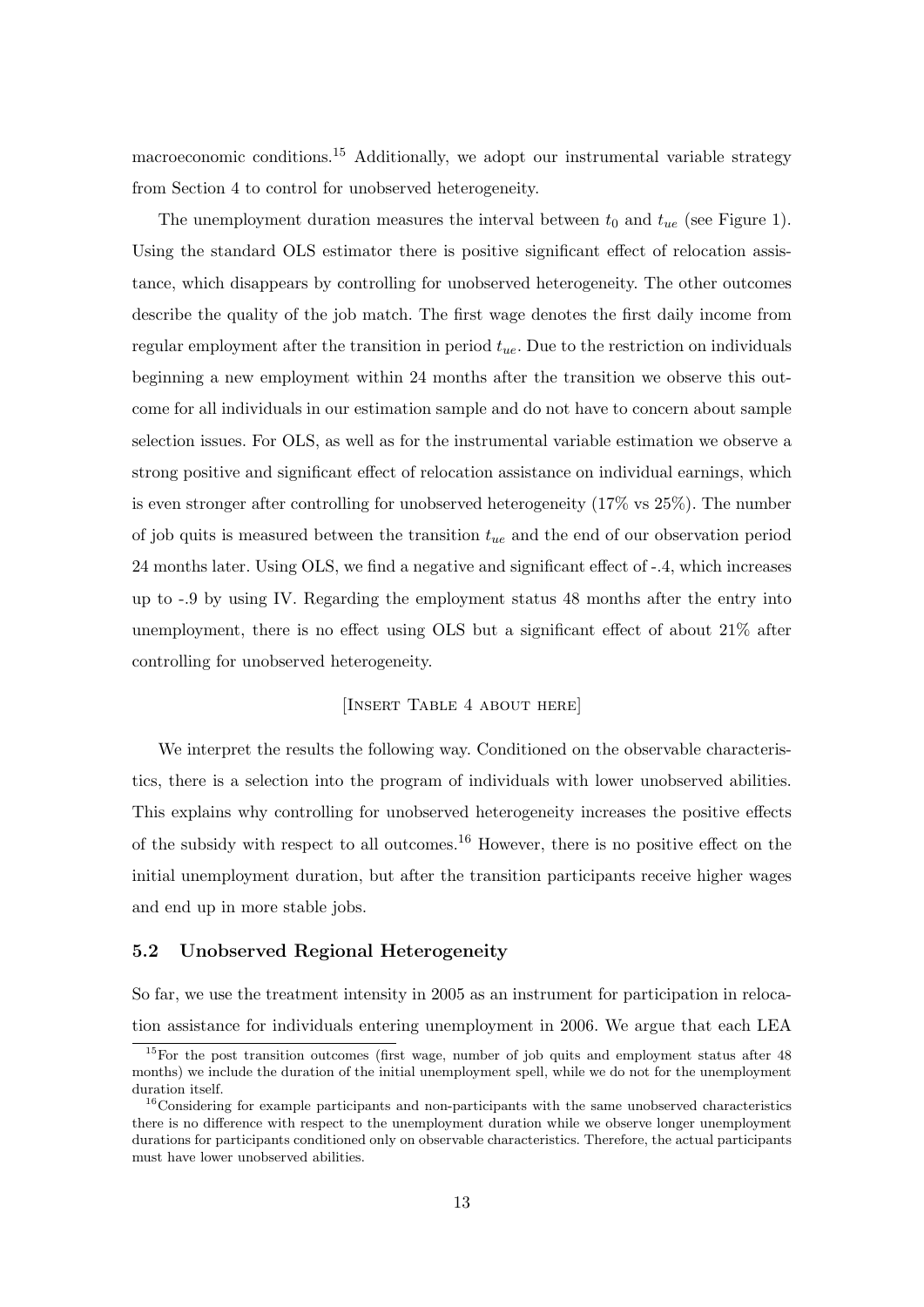decides independently, about their individual policy mix. However, the treatment intensity might be determined by the interaction of supply and demand for mobility assistance. There might exist unobservable regional differences which influence the local demand for mobility assistance and the labor market outcomes simultaneously. Assuming the LEA's adjust their policy mix with respect to the demand for the subsidy and the unobservable differences are correlated over time, the treatment intensity in 2005 is no longer independent of the labor market outcome of the individuals entering unemployment in 2006. However, if there is no time-dependence or the LEA defines the policy mix independent of the demand for relocation assistance the treatment intensity in 2005 is independent of the labor market performance and the previous approach is consistent.

To overcome this potential endogeneity issue we adjust our estimation approach the following way. We draw a random sample of entries into unemployment between 2005 and 2007. Conditioned on the responsible LEA at the entry into unemployment, we assign each job-seeker the local treatment intensity in the year before the entry as instrumental variable. For example, a job-seeker entering unemployment in the LEA district A in 2006 is assigned the treatment intensity in district A in 2005 as instrument. To control for potential regional unobserved heterogeneity which is constant over time, we include regional fixed effects in both estimation equations. The first stage estimation of the treatment participation changes to

$$
D_i = 1[D_i^* = \mu_d(Z_i, \gamma_k, \eta_t) - U_i \ge 0]
$$
\n(7)

and the outcome equation to

$$
Y_i = \mu_y(D_i, X_i, \gamma_k, \eta_t, V_i). \tag{8}
$$

Therefore,  $\gamma_k$  denotes the regional fixed effect and  $\eta_t$  the fixed effect of the year of entry.<sup>17</sup> The regional fixed effects capture that part of the treatment intensity which is driven by time-constant unobserved regional heterogeneity and is potentially correlated with the labor market outcomes.

Table 5 shows the corresponding estimation results. Unfortunately, we observe the individuals only until the of 2010, which reduces the observation period for individuals entering unemployment in 2007 to 36 months. Therefore, we observe for these individuals

<sup>17</sup>Again, we assume a linear relation for continuous outcome variables and a non-linear relation for binary outcome variables. The log-likelihood functions from equation 4 and 5 changes by including the fixed effects.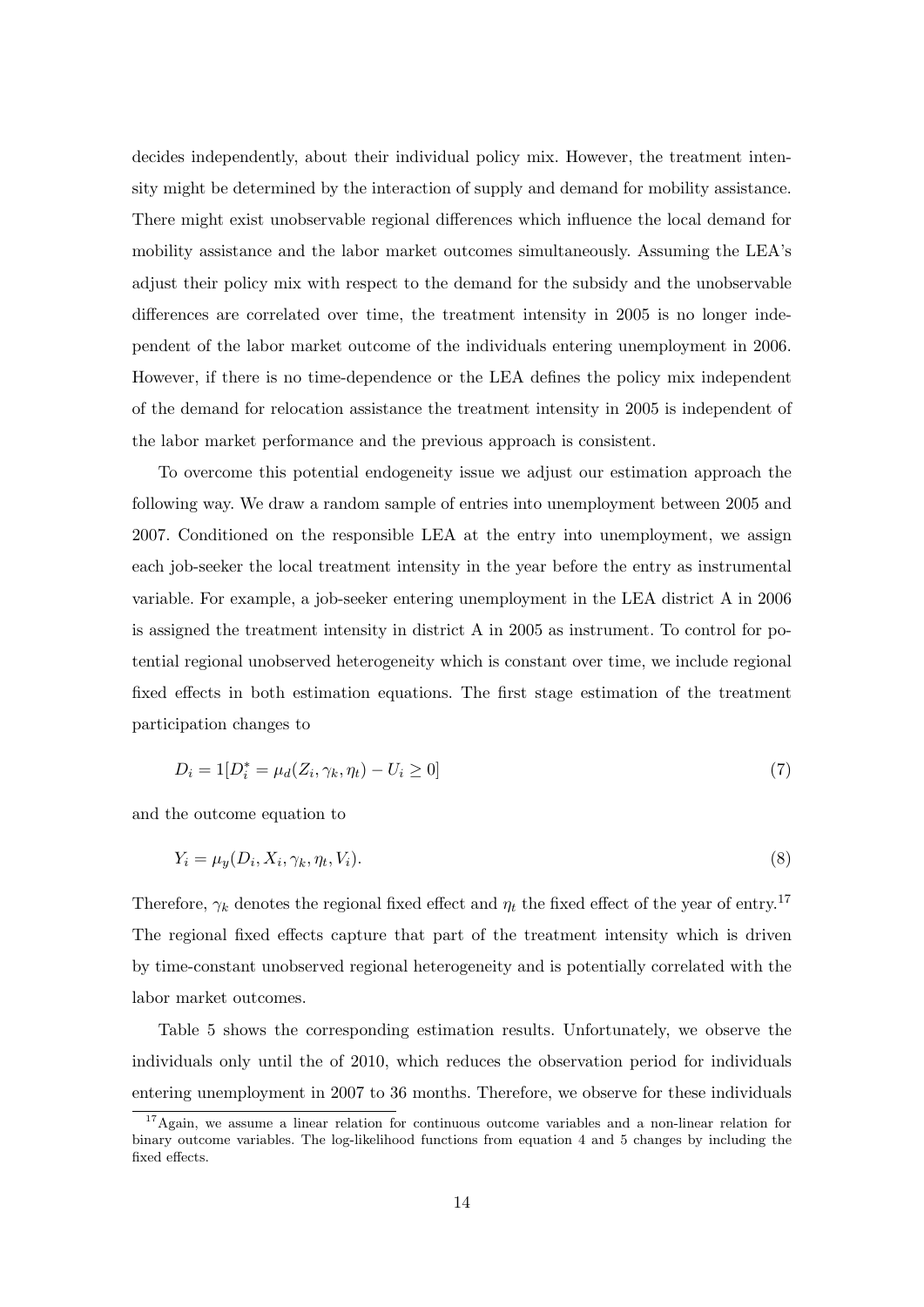only the unemployment duration and the first log wages as outcome variables, and not the post-transition outcomes. For this reason we use the full sample of individuals entering unemployment from 2005 to 2007 for the estimation treatment effect on the unemployment duration and the first log wage, while we use only individuals entering unemployment in  $2005$  and  $2006$  to estimate the effect on the post-transition outcome.<sup>18</sup> For each outcome variable, we provide estimation results with and without fixed effects for the responsible LEA district at the entry into unemployment. Comparing the estimation results with and without regional fixed effects, we observe significant differences for all outcome variables (see Hausman test). However, the fixed effect estimators of the treatment effect on the unemployment duration, first log wages and the number of job quits are very close to our baseline IV estimates from Table 4. There is still no significant effect on the unemployment duration, a positive and significant effect of about 25% on the first wages and a negative and significant effect on the number of job quits. Nevertheless, there is no longer a significant effect on the long-term employment probability 48 months after the entry into unemployment.

#### [Insert Table 5 about here]

#### 5.3 Heterogeneous Treatment Effects and Wage Premiums

Regarding the previous results, the relocation assistance seems to be a quite effective instrument to bring unemployed individuals into a job, which is already better paid and more stable than jobs started without the subsidy. However, in contrast to other active labor market policies, the subsidy is assigned only to a small number of unemployed. A reason for this relatively low take up rates, is the fact that the act relocation causes monetary and non-monetary costs beyond the scope of the subsidy. Such costs arise with the settling in a new social environment. The participants need to establish a new social environment, life partners need to find a new employment and children have to change school. Therefore, job-seekers must receive some sort of premium, which compensates them for this additional costs, for having incentives to participate in the treatment. The size of these additional costs, and hence the size of the premium, is likely to differ with respect to socio-demographic characteristics, like family status, educational level or gender.

<sup>&</sup>lt;sup>18</sup>Since including regional fixed effects weaken the explanatory power of the local treatment intensity using several years of entries increases the efficiency of the model. However, our results suggest that using only entries in 2005 and 2006 still achieve satisfying results (F-statistic larger than 10).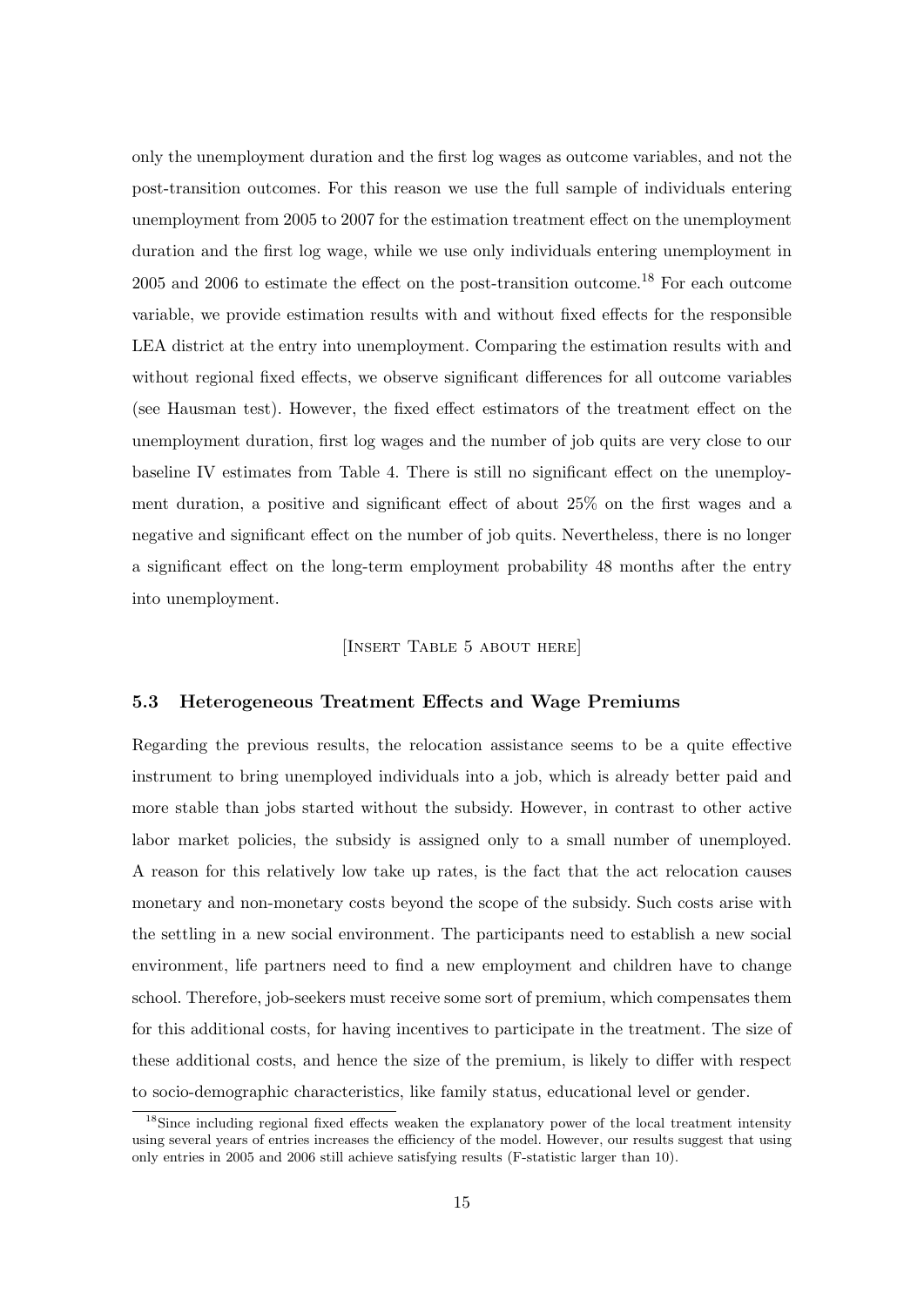Table 6 shows the size of the wage premium for different subgroups.<sup>19</sup> It is conceivable that some part of the wage premium is purely determine by the improvement of the better labor market conditions, while another part depends on the individual claim for a wage premium. Therefore, we include in column (2) the local unemployment and vacancy rate at the new workplace as control variables, to distinguish the two effects. We expect that the presence of a partner, and even more that of children, increases the relocation costs.<sup>20</sup> Therefore, we run the instrumental variable estimation for singles, individuals with children and individuals with a partner and children. Having children increases the wage premium about 5%, while having a partner and children actually increases the wage premium about 10% compared to singles.

Furthermore, we expect some heterogeneity with respect to the educational level. Assuming that the relocation costs do not increase with the wage level, high qualified workers need a lower share of their income as compensation for the non-pecuniary relocation costs. There are only small differences between, individuals holding a (spec.) upper secondary school degree and those who do not. Considering only individuals with a university degree we find a negative and significant treatment effect of 58%. Therefore, we observe a very strong positive selection into treatment.<sup>21</sup> We expect that this selection is driven by the field of study, which is important regarding only individuals with a university degree but unobserved in our data. We conclude that individuals holding a degree in a technical field receive higher wages and are more likely to receive relocation assistance. However, comparing them to non-participants with the same unobserved characteristics they obtain substantially lower wages.

Moreover, Schneider, Limmer, and Ruckdeschel (2002a) show that women are overall less often occupational mobile than men. These differences can be explained mostly by socio-demographic factors like family condition, partnerships and children, which restricts women's mobility more than men's (Schneider, Limmer, and Ruckdeschel, 2002b; Jürges, 2005). Hence, we run the estimations separated by gender. Men receive a  $4\%$  higher premium for relocation than women (23% vs. 19%). We expect that this effect by the dif-

 $19$ It also conceivable that the premium shows up in a higher job stability, but in general the job stability is not an object of the employment contract, while the wage is indeed.

<sup>&</sup>lt;sup>20</sup>A partner may have own career plans and own social networks, which are affected by the decision to relocate. Additionally, having children makes the relocation more costly, since they need to settle in a new social environment and a new school class. The latter is even more problematic given the heterogeneity of the German school system.

 $^{21}$ Using OLS, we observe a positive treatment effect of 12%.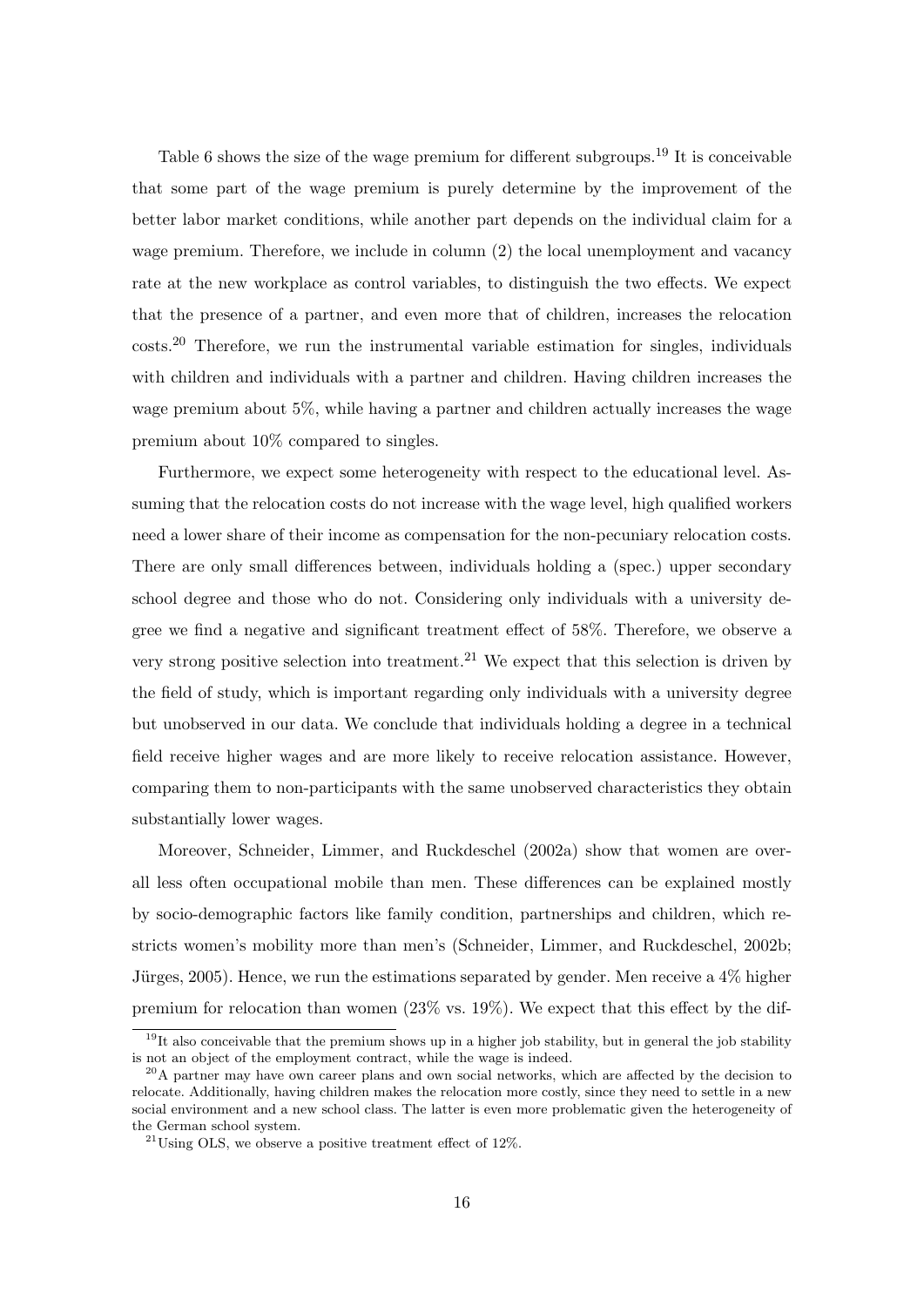ferent gender roles. After becoming mobile women are more likely to being still involved in housework and care-giving. Therefore, they are expected to being less productive, which explains why female participants in relocation assistance receive a lower wage premium than male. Bonnet, Collet, and Maurines (2007) argue that these differences in the distribution of work are likely to be caused by the tendency that men hold the stronger position for negotiations within the couple. The couple decision about the relocation illustrates these inequalities. Indeed, these differences in the labor mobility can also caused by the maximization of the couple's utility rather than individual negotiation (Badoe, 2002).

[INSERT TABLE 6 ABOUT HERE]

# 6 Conclusion

In this paper, based on a random sample of German entries into unemployment, we are interested in the causal effect of the relocation assistance on the unemployment duration and the job match quality. Since the participation in the treatment is likely to be correlated with unobserved factors, like motivation and abilities, we use the local treatment intensity as instrumental variable. Due to the relatively small size of the treatment group parametric assumptions about the distribution of the error terms are necessary to identify the causal treatment effect. In contrast to our expectations, there is no effect of the relocation assistance on the unemployment duration. However, participants in the relocation assistance receive higher wages and end up in more stable jobs. Moreover, our estimation approach seems to be quit robust against unobserved regional heterogeneity, which can potentially bias our estimation results.

Although, we find evidence that recipients of relocation assistance move predominately to areas with better overall labor market conditions. This circumstance explains only about 3% of the wage increase. We conclude that major part of the wage rise is a premium, which compensates the job-seeker for the non-pecuniary costs of the relocation, which arise in addition to the pure transportation costs, while job-seekers who not receive this premium do not participate. The size of the premium depends on a job-seeker's gender and the family status. Men receive more than women and individuals with children and life partners earn more than singles. To increase the participation rate the employment agency can increase the subsidy above the pure transportation costs. It is thinkable that the participants receive the transportation costs plus a wage subsidy for the first 6 months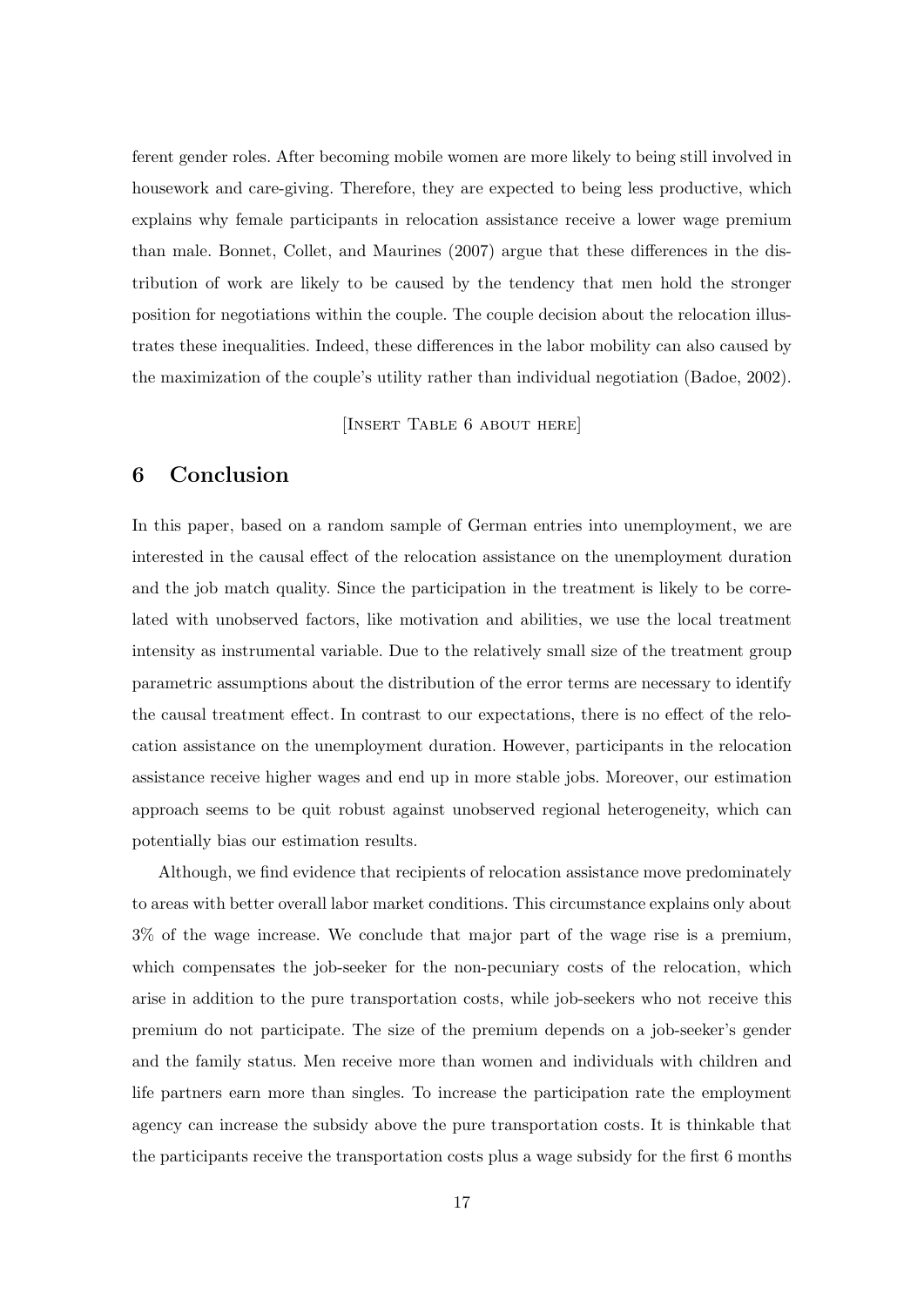of the new employment, which compensates them for non-pecuniary costs of the relocation.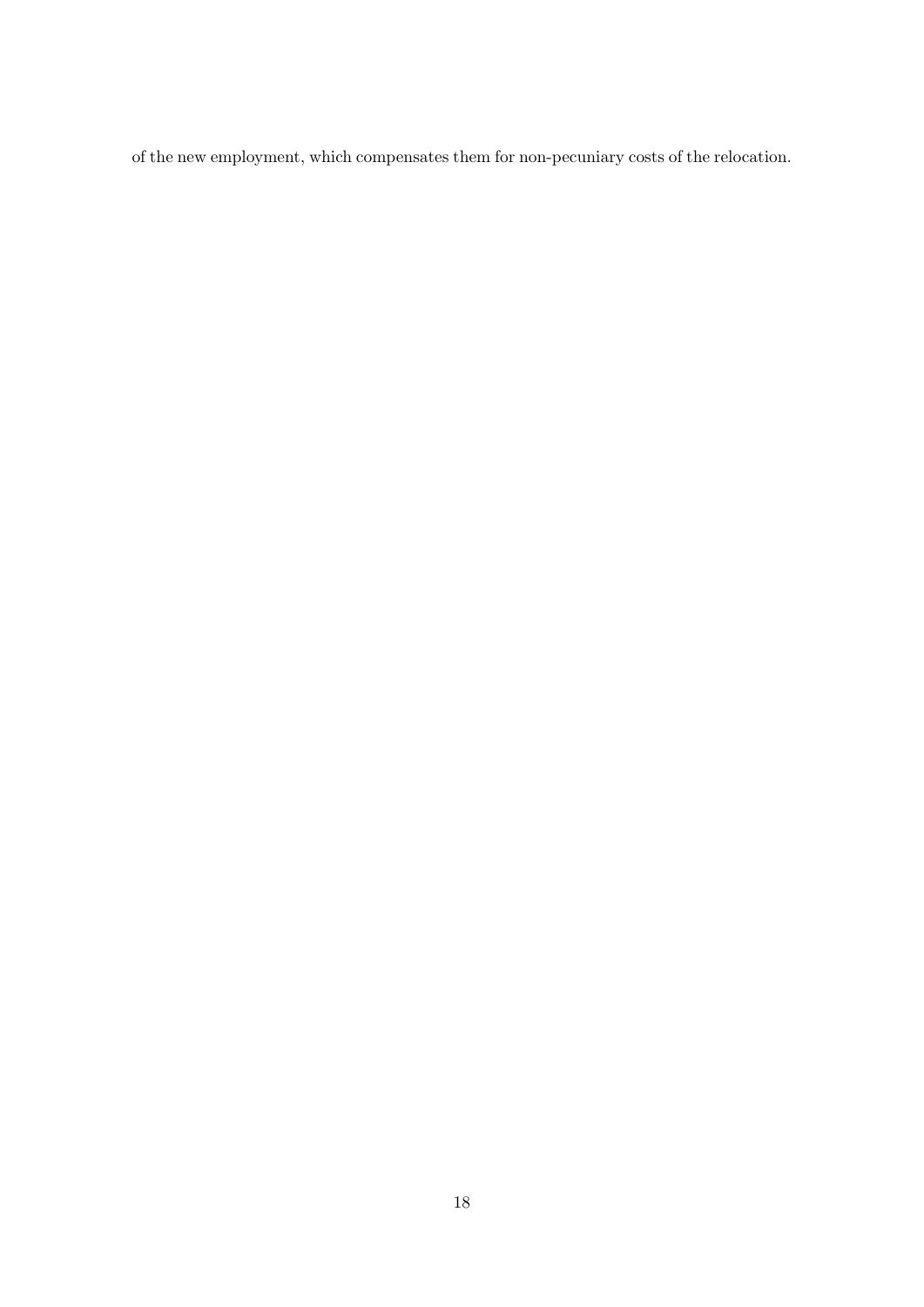# References

- Abadie, A. (2003): "Semiparametric instrumental variable estimation of treatment response models," Journal of Econometrics, 113(2), 231–263.
- AMEMIYA, T. (1985): *Advanced econometrics*. Harvard university press.
- Angrist, J. D. (1991): "Instrumental Variables Estimation of Average Treatment Effects in Econometrics and Epidemiology," NBER Technical Working Papers 0115, National Bureau of Economic Research, Inc.
- ANGRIST, J. D. (2004): "Treatment effect heterogeneity in theory and practice," The Economic Journal, 114(494), C52–C83.
- Badoe, D. (2002): "Modelling Work-Trip Mode Choice Decisions in Two-Worker Households," Transportation Planning and Technology, 25(1), 49–73.
- BLIEN, U. (1998): "Die regionale Mittelverteilung für die aktive Arbeitsmarktpolitik: Politikberatung des IAB für Zwecke der Maßnahmesteuerung," Mitteilungen aus der Arbeitsmarkt- und Berufsforschung 31, 674-689.
- Bonnet, E., B. Collet, and B. Maurines (2007): "Working away from home: Juggling private and professional lives," in Tracing mobilities. The cosmopolitan perspective in mobility research, ed. by W. Canzler, V. Kaufmann, and S. Kesselring. Ashgate.
- BRIGGS, B., AND P. KUHN (2008): "Paying for the Relocation of Welfare Recipients: Evidence from the Kentucky Relocation Assistance Program," University of Kentucky Center for Poverty Research Discussion Paper Series DP2008-01.
- BRIXY, U., AND B. CHRISTENSEN (2002): "Flexibilität. Wie viel würden Arbeitslose für einen Arbeitsplatz in Kauf nehmen?," IAB Kurzbericht, Institut für Arbeitsmarkt- und Berufsforschung der Bundesanstalt für Arbeit, Nuremberg.
- Caliendo, M., A. Falk, L. Kaiser, H. Schneider, A. Uhlendorff, G. van den Berg, and K. Zimmermann (2011): "The IZA Evaluation Dataset: towards evidencebased labor policy making," International Journal of Manpower, 32, 731–752.
- Card, D. E., and A. B. Krueger (1993): "Minimum Wages and Employment: A Case Study of the Fast Food Industry in New Jersey and Pennsylvania," NBER Working Papers 4509, National Bureau of Economic Research, Inc.
- Chiburis, R. C., J. Das, and M. Lokshin (2012): "A practical comparison of the bivariate probit and linear IV estimators," Economics Letters.
- FRÖLICH, M., AND M. LECHNER (2010): "Exploiting Regional Treatment Intensity for the Evaluation of Labor Market Policies," Journal of the American Statistical Association, 105(491), 1014–1029.
- GIANNETTI, M. (2002): "The effects of integration on regional disparities: Convergence, divergence or both?," European Economic Review, 46(3), 539 – 567.
- Heckman, J. J. (1978): "Dummy Endogenous Variables in a Simultaneous Equation System," Econometrica, 46(4), 931–59.

(2001): "Micro data, heterogeneity, and the evaluation of public policy: Nobel lecture," Journal of Political Economy, 109(4), 673–748.

- HECKMAN, J. J., AND R. ROBB (1985): "Alternative methods for evaluating the impact of interventions: An overview," Journal of Econometrics, 30(1), 239–267.
- HECKMAN, J. J., AND E. VYTLACIL (2005): "Structural equations, treatment effects and econometric policy evaluation," Discussion paper, National Bureau of Economic Research.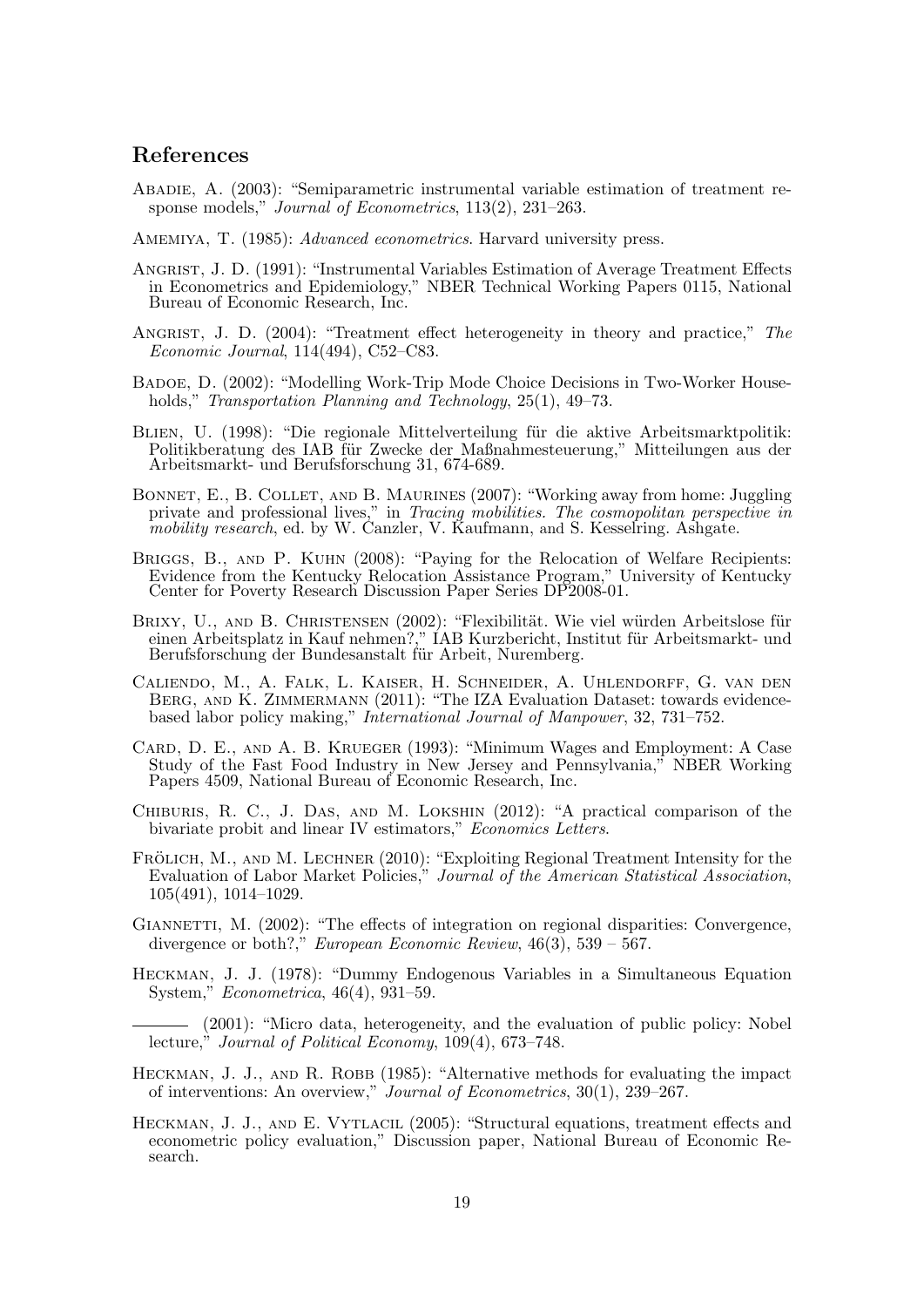- HECKMAN, J. J., AND E. J. VYTLACIL (1999): "Local instrumental variables and latent variable models for identifying and bounding treatment effects," Proceedings of the National Academy of Sciences, 96(8), 4730–4734.
- IMBENS, G., AND J. D. ANGRIST (1994): "Identification and Estimation of Local Average Treatment Effects," Econometrica, 62(2), 467–75.
- JÜRGES, H. (2005): "Gender Ideology, Division of Housework, and the Geographic Mobility Families," MEA discussion paper series 05090, Munich Center for the Economics of Aging (MEA) at the Max Planck Institute for Social Law and Social Policy.
- Katz, L. F., J. R. Kling, and J. B. Liebman (2001): "Moving To Opportunity In Boston: Early Results Of A Randomized Mobility Experiment," The Quarterly Journal of Economics, 116(2), 607–654.
- Kling, J. R., J. B. Liebman, and L. F. Katz (2007): "Experimental analysis of neighborhood effects," Econometrica, 75(1), 83–119.
- LEHMER,  $F_{\text{A}}$ , AND J. LUDSTECK (2011): "The returns to job mobility and inter-regional migration: Evidence from Germany," Papers in Regional Science, 90(3), 549–571.
- LUDWIG, J., AND J. R. KLING (2007): "Is Crime Contagious?," Journal of Law and Economics, 50, 491–518.
- MORTENSEN, D. T. (1986): "Job search and labor market analysis," in *Handbook of Labor* Economics, ed. by O. Ashenfelter, and R. Layard, vol. 2, pp. 849 – 919. Elsevier.
- Rogers, C. L. (1997): "Job Search and Unemployment Duration: Implications for the Spatial Mismatch Hypothesis," Journal of Urban Economics, 42(1), 109–132.
- Roy, A. D. (1951): "Some thoughts on the distribution of earnings," Oxford economic papers, pp. 135–146.
- Rubin, D. B. (1974): "Estimating causal effects of treatments in randomized and nonrandomized studies.," Journal of Educational Psychology; Journal of Educational Psychology, 66(5), 688.
- SCHNEIDER, N. (2005): "Leben an zwei Orten die Folgen beruflicher Mobilität für Famile und Partnerschaft," Zeitschrift für Familenforschung, Sonderheft 5, 110 – 126.
- SCHNEIDER, N., R. LIMMER, AND K. RUCKDESCHEL (2002a): "Berufsmobilität und Lebensform: sind berufliche Mobilitätserfordernisse in Zeiten der Globalisierung noch mit Familie vereinbar?," Schriftenreihe des Bundesministeriums für Famile, Senioren, Frauen und Jugend, 8.
- (2002b): Mobil, flexibel, gebunden: Familie und Beruf in der mobilen Gesellschaft. Campus, Frankfurt am Main.
- Staiger, D., and J. H. Stock (1997): "Instrumental Variables Regression with Weak Instruments," Econometrica, 65(3), 557–586.
- Taylor, J., and S. Bradley (1997): "Unemployment in Europe: A Comparative Analysis of Regional Disparities in Germany, Italy and the UK," Kyklos, 50(2), 221–245.
- Yankova, K. (2010): "Der Selektionsprozess in Maßnahmen der aktiven Arbeitsmarktpolitik - Eine explorative Untersuchung für die deutsche Arbeitsvermittlung," IAB Discussion Papers 11/2010, Institut für Arbeitsmarkt- und Berufsforschung der Bundesanstalt für Arbeit.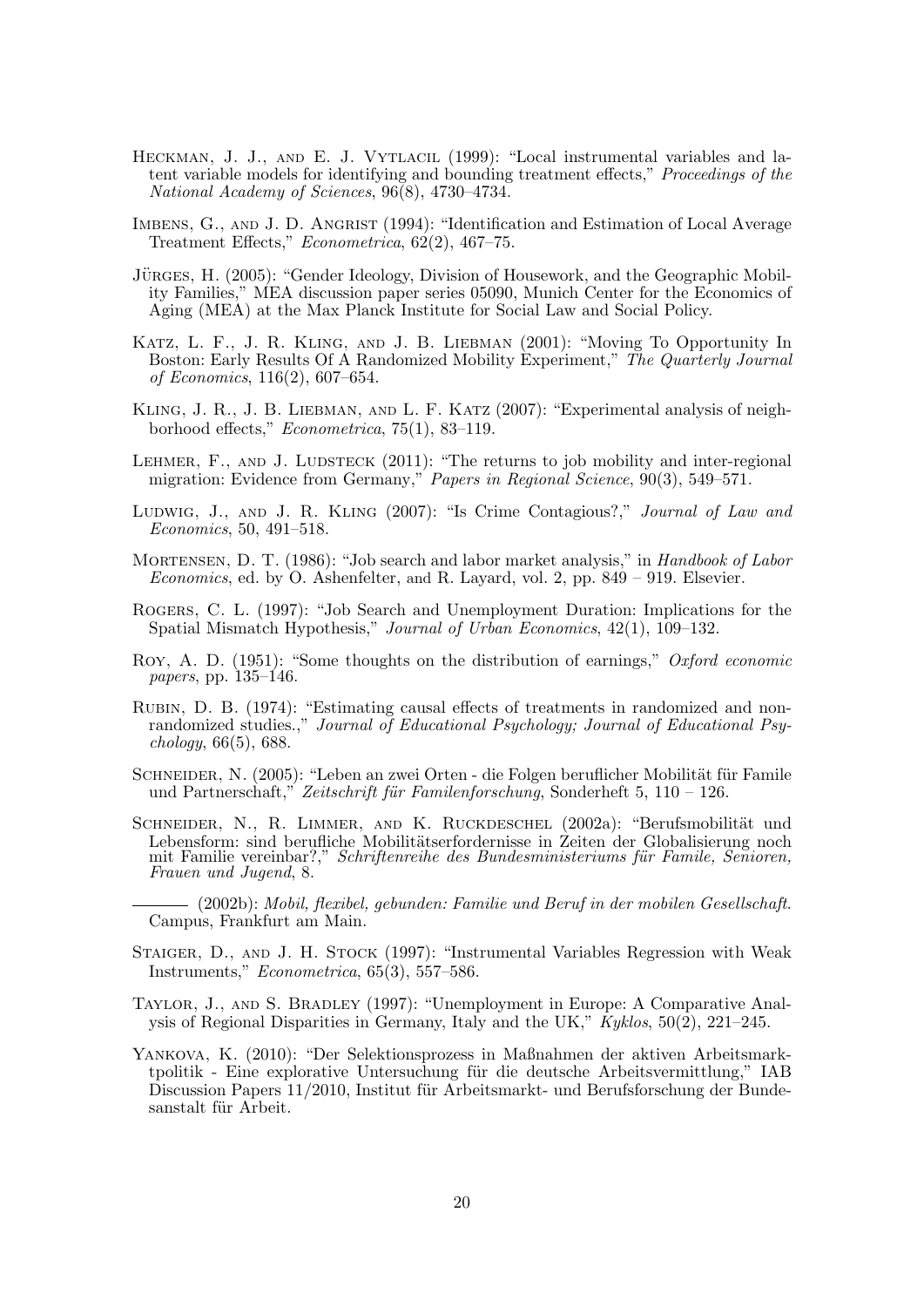# Figures and Tables



Figure 1: The Transition Process and Definition of The Treatment Group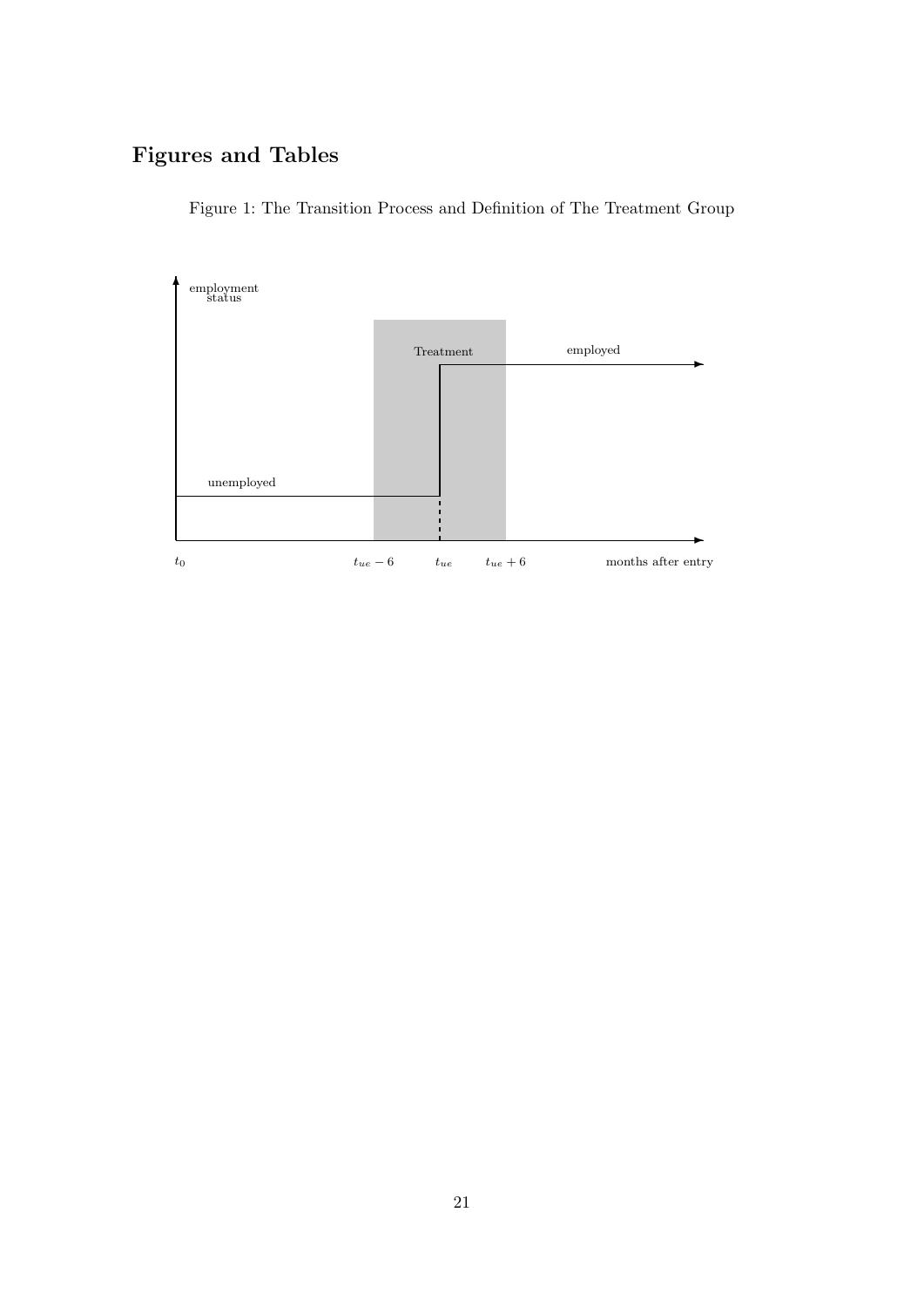

Figure 2: Geographical Distribution of the Treatment Intensity in Germany

(a) Distribution of the treatment intensity among LEA's. Source: statistic of theFederal Employment Agency.

(b) Distribution of participants in commuting and relocation assistance in ourestimation sample among LEA's. Source: own calculations.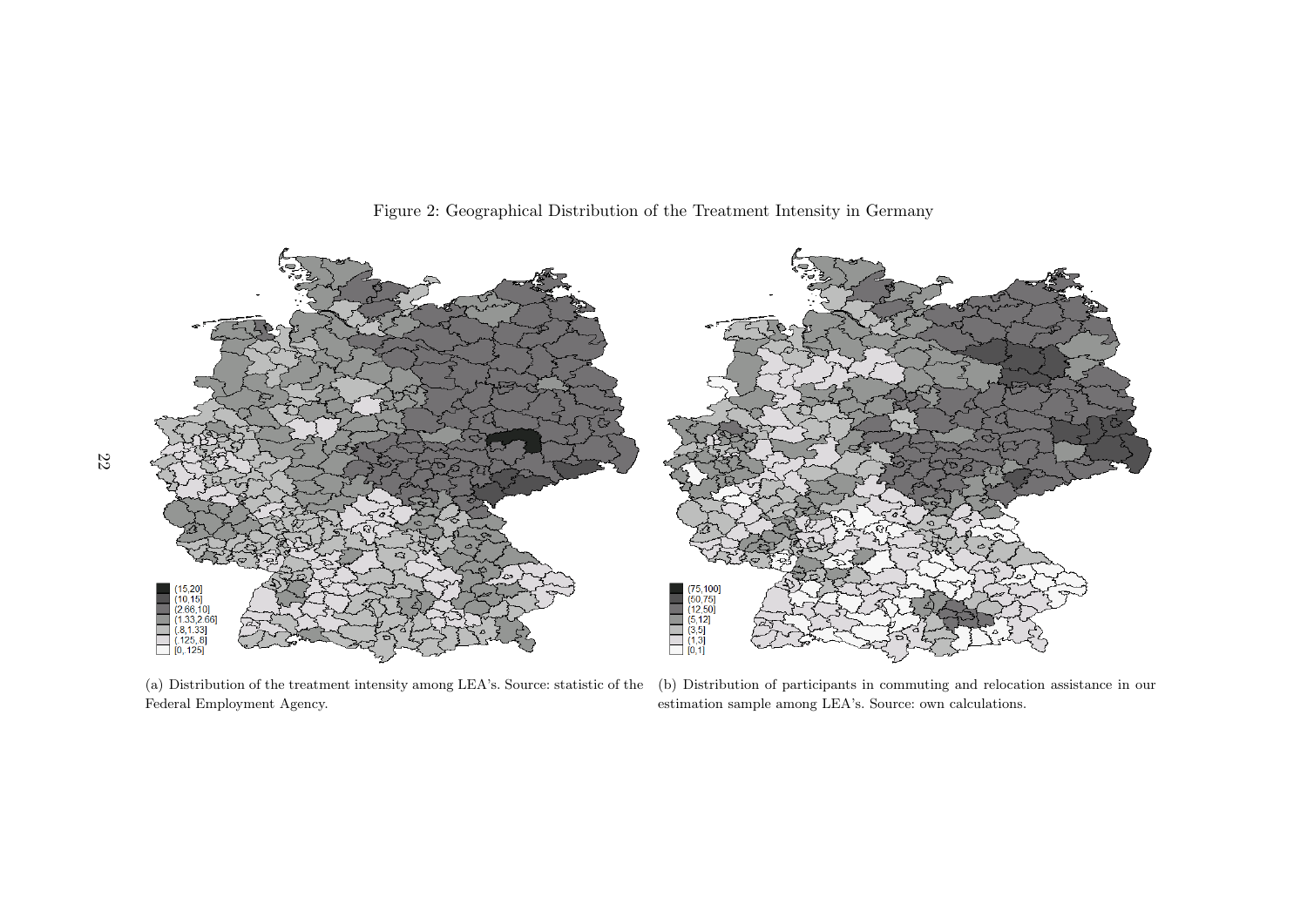|  |  |  |  |  |  |  |  | Table 1: Number of Observations by Treatment Participation |
|--|--|--|--|--|--|--|--|------------------------------------------------------------|
|--|--|--|--|--|--|--|--|------------------------------------------------------------|

|                                                     | Non-participants | Participants |
|-----------------------------------------------------|------------------|--------------|
| Entries into Unemployment                           | 53958            | 560          |
| Transition to Employment within 24 months           | 35524            | 493          |
| Subsidy related to first transition $(+/-6$ months) | $\star$          | 453          |
| Change of the working location                      |                  | 433          |

*Note:* The table shows the size of each group conditioned on several restrictions.  $\star$  denotes that the restriction was not conducted for this group.

|                                                    | Non-participants | Participants |
|----------------------------------------------------|------------------|--------------|
| Obs.                                               | 35524            | 433          |
| Individual labor market performance                |                  |              |
| Duration of initial unemployment spell in months   | 5.55             | 6.23         |
| First daily income after transition in $\epsilon$  | 60.92            | 77.92        |
| No. of job quits within 24 months after transition | 1.97             | 1.26         |
| Employed 48 months after entry                     | 0.73             | 0.74         |
| Working location after transition                  |                  |              |
| in the same state as before                        | 0.88             | 0.26         |
| in a bordering state                               | 0.08             | 0.27         |
| in a non-bordering state                           | 0.04             | 0.46         |
| Local macroeconomic conditions                     |                  |              |
| Local unemployment rate                            |                  |              |
| before the transition                              | 0.12             | 0.13         |
| after the transition                               | 0.12             | 0.11         |
| Local vacancy rate                                 |                  |              |
| before the transition                              | 0.08             | 0.07         |
| after the transition                               | 0.08             | 0.10         |

Table 2: Labor Market Outcomes

Note: The table contains only those non-participants who begin a new employment within 24 months after the entry into unemployment. Unless otherwise indicated all values denote shares.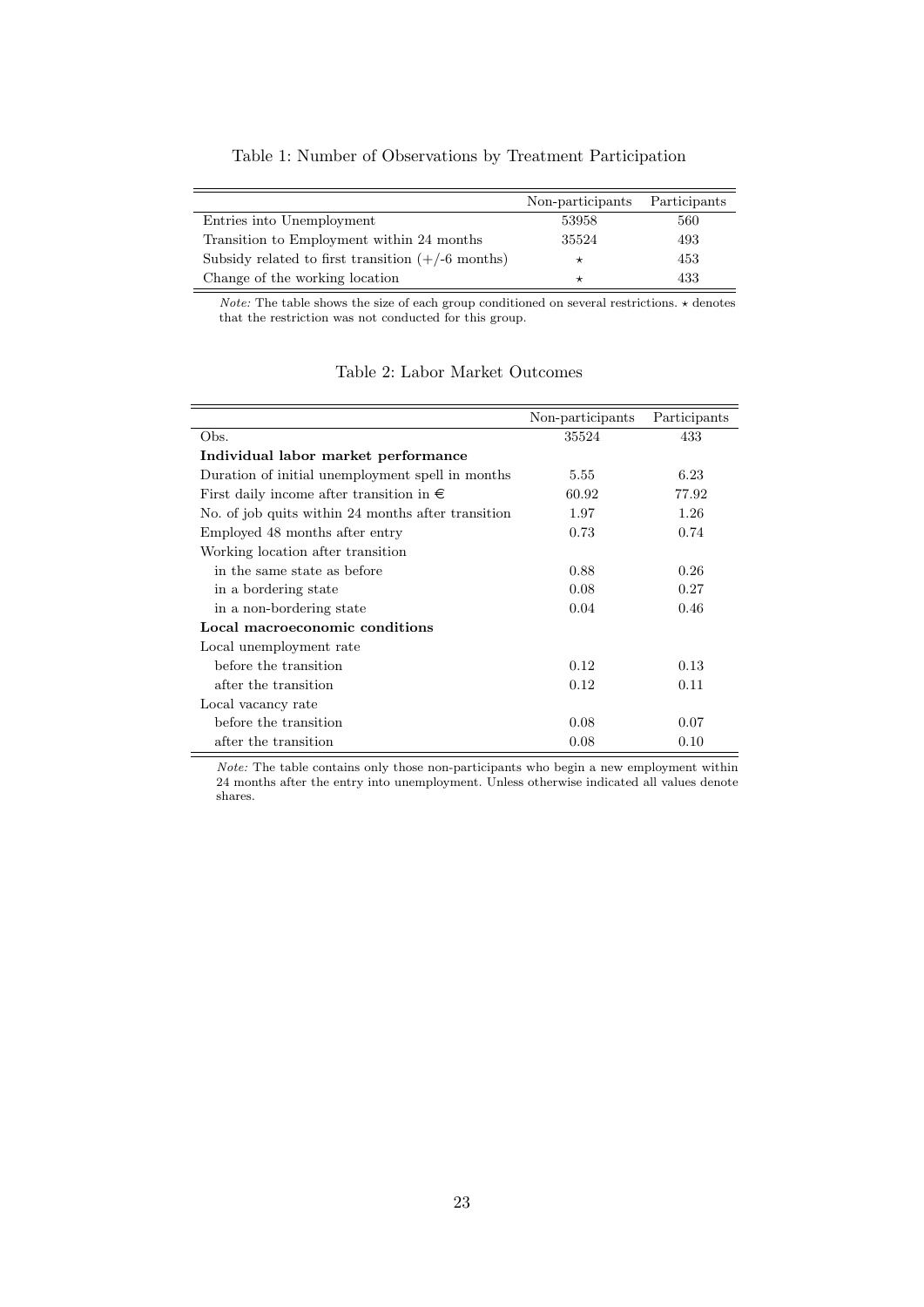|                                                    | Non-participants | Participants |
|----------------------------------------------------|------------------|--------------|
| Obs.                                               | 35524            | 433          |
| Socio-demographic characteristics                  |                  |              |
| Female                                             | 0.33             | 0.41         |
| Age in years                                       | 38.69            | 36.13        |
| School leaving degree                              |                  |              |
|                                                    |                  |              |
| None                                               | 0.06             | 0.02         |
| Lower secondary school                             | 0.40             | 0.16         |
| Middle secondary school                            | 0.36             | 0.34         |
| (Spec.) Upper secondary school                     | 0.18             | 0.48         |
| Vocational training                                |                  |              |
| None                                               | 0.16             | 0.07         |
| Technical college education                        | 0.03             | 0.03         |
| University degree                                  | 0.09             | 0.32         |
| Children $\leq 10$ years                           | 0.18             | 0.13         |
| Married                                            | 0.55             | 0.37         |
| Migration background                               | 0.49             | 0.55         |
| Short-term labor market history                    |                  |              |
| Months in employment in year                       |                  |              |
| $t-1$                                              | 9.94             | 10.40        |
| $t-2$                                              | 8.50             | 8.46         |
| $t-3$                                              | 8.10             | 7.53         |
| Months in program in year                          |                  |              |
| $t-1$                                              | 0.24             | 0.24         |
| $t-2$                                              | 0.54             | 0.48         |
| $t-3$                                              | 0.63             | 0.68         |
| Last job was full-time employment                  | 0.94             | 0.96         |
| Last daily income in $\in$                         | 55.16            | 65.03        |
| Occupational group of previous job                 |                  |              |
| Agriculture                                        | 0.42             | 0.22         |
| Manufacturing                                      | 0.03             | 0.07         |
| Technical occupation                               | 0.49             | 0.68         |
| Long-term labor market history                     |                  |              |
| No. of employers in last 10 years                  | 3.78             | 3.86         |
| Time in unemployment in last 10 years (in days)    | 459              | 358          |
| Any professional experience                        | 0.80             | 0.68         |
| <b>Benefit conditions</b>                          |                  |              |
| Remaining benefit entitlement                      |                  |              |
| less than 3 months                                 | 0.31             | 0.29         |
| $4$ - $6$ months                                   | 0.07             | 0.08         |
| $7 - 9$ months                                     | 0.10             | 0.10         |
| $10 - 12$ months                                   | 0.44             | 0.49         |
| more than 12 months                                | 0.08             | 0.04         |
| Any form of non-compliance with benefit conditions | 0.27             | 0.24         |
|                                                    |                  |              |
| Month of entry into unemployment                   |                  |              |
| Jan. - Mar.                                        | 0.39             | 0.31         |
| Apr. - Jun.                                        | 0.15             | 0.18         |
| Jul. - Sep.                                        | 0.17             | 0.25         |
| Oct. - Dec.                                        | 0.29             | 0.26         |

Table 3: Selected Descriptive Statistics at the Entry into Unemployment

Note: Unless otherwise indicated all values denote shares.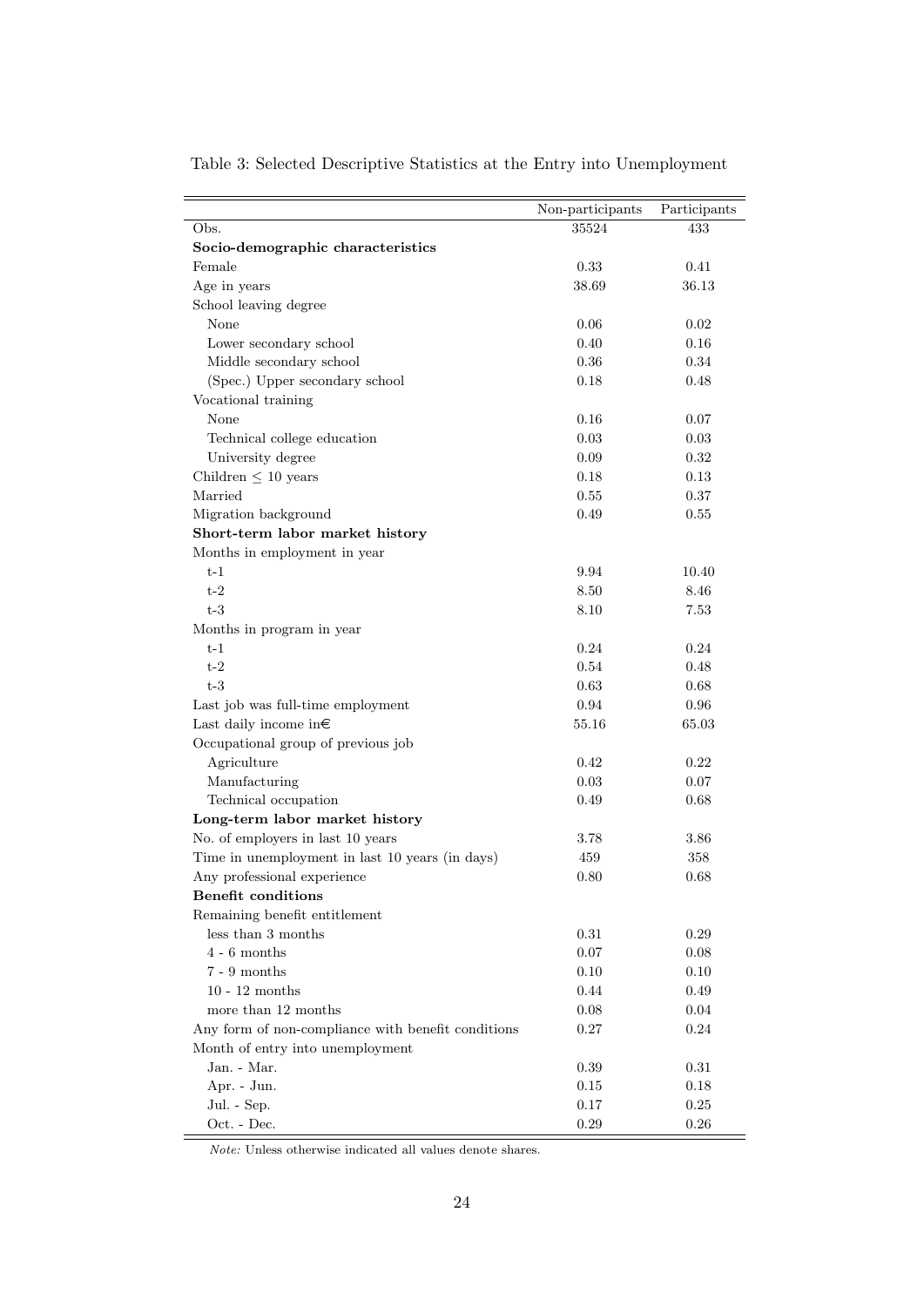|                                             | Unemployment<br>duration |                    |                       | First log wage        |                      | No. of job quits      |                   | Employed in $t+48$    |  |
|---------------------------------------------|--------------------------|--------------------|-----------------------|-----------------------|----------------------|-----------------------|-------------------|-----------------------|--|
|                                             | <b>OLS</b>               | IV                 | <b>OLS</b>            | IV                    | <b>OLS</b>           | IV                    | OLS               | IV                    |  |
|                                             | $\left( 1\right)$        | $\left( 2\right)$  | (3)                   | $\left( 4\right)$     | (5)                  | (6)                   | $\left( 7\right)$ | (8)                   |  |
| Relocation assistance                       | $0.658***$<br>(0.226)    | $-.129$<br>(0.229) | $0.171***$<br>(0.015) | $0.252***$<br>(0.036) | $-.398***$<br>(0.08) | $-.947***$<br>(0.214) | 0.017<br>(0.021)  | $0.207***$<br>(0.039) |  |
| <b>F</b> -statistic for weak identification | 22.7                     | 22.7               | 23.4                  | 23.4                  | 23.4                 | 23.4                  | 23.4              | 23.4                  |  |
| Obs.                                        | 35957                    | 35957              | 35957                 | 35957                 | 35957                | 35957                 | 35957             | 35957                 |  |
| Mean value non-participants                 | 5.55                     | 5.55               | 60.92                 | 60.92                 | 1.97                 | 1.97                  | 0.73              | 0.73                  |  |
| Rho                                         |                          | 0.07               |                       | $-.123$               |                      | 0.143                 |                   | $-.355$               |  |

Table 4: Baseline Results - Entries in 2006

*Note:*  $*/**/***$  indicates significance at the 10%/5%/1%-level. The table shows the causal treatment effects on several labor market outcomes for all individuals beginning a new employment within the first 24 months after report marginal effects and contain control variables for socio-demographic characteristics, short- and long-term labor market history, individual benefit conditions, local macroeconomic conditions and the duration of the initial unemployment spell. Full estimation resultsare available on request.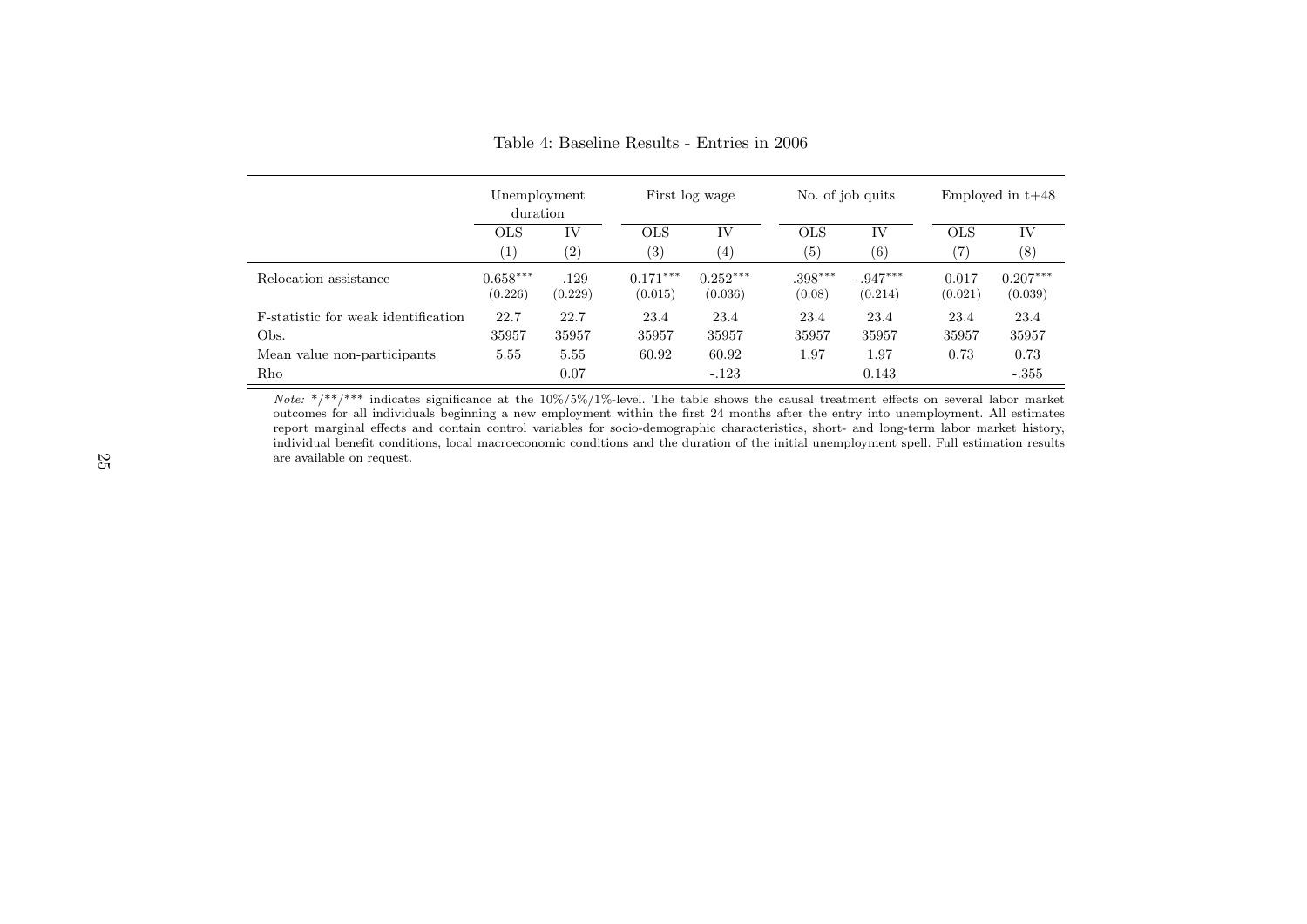|                                             | Unemployment<br>duration |                    | First log wage   |                       | No. of job quits      |                       |                       | Employed in $t+48$    |                       |                  |                       |                 |
|---------------------------------------------|--------------------------|--------------------|------------------|-----------------------|-----------------------|-----------------------|-----------------------|-----------------------|-----------------------|------------------|-----------------------|-----------------|
|                                             | <b>OLS</b>               | IV                 | ΙV               | <b>OLS</b>            | IV                    | ΙV                    | $_{\rm OLS}$          | IV                    | IV                    | <b>OLS</b>       | IV                    | IV              |
|                                             | (1)                      | (2)                | (3)              | (4)                   | (5)                   | (6)                   | $\scriptstyle{(7)}$   | (8)                   | (9)                   | (10)             | (11)                  | (12)            |
| Relocation assistance                       | $0.619***$<br>(0.13)     | $-.191$<br>(0.332) | 0.079<br>(0.371) | $0.158***$<br>(0.008) | $0.238***$<br>(0.021) | $0.246***$<br>(0.021) | $-.385***$<br>(0.054) | $2.906***$<br>(0.035) | $-.876***$<br>(0.145) | 0.018<br>(0.014) | $0.126***$<br>(0.064) | 0.03<br>(0.095) |
| LEA fixed effects                           |                          |                    |                  |                       |                       |                       |                       |                       |                       |                  |                       |                 |
| Obs.                                        | 113192                   | 113192             | 113192           | 113192                | 113192                | 113192                | 80750                 | 80750                 | 80750                 | 80750            | 80750                 | 80750           |
| <b>F</b> -statistic for weak identification |                          | 48.966             | 16.41            |                       | 46.908                | 16.134                |                       | 46.908                | 16.134                |                  | 46.908                | 16.134          |
| Mean value non-participants                 | 5.656                    | 5.656              | 5.656            | 60.593                | 60.593                | 60.593                | 1.918                 | 1.918                 | 1.918                 | 0.733            | 0.733                 | 0.733           |
| Rho                                         |                          | 0.069              | 0.049            |                       | $-.106$               | $-.114$               |                       | $-.907$               | 0.118                 |                  | $-.169$               | $-.018$         |

Table 5: Fixed Effect Estimation - Entries 2005-2007

Note:  $*/**$  indicates significance at the 10%/5%/1%-level. The table shows the causal treatment effects on several labor market outcomes for all individuals beginning a new employment within the first 24 months after the entry into unemployment. All estimates report marginal effects and contain control variables for socio-demographic characteristics,short- and long-term labor market history, individual benefit conditions, local macroeconomic conditions and the duration of the initial unemployment spell. Full estimation results are available on request.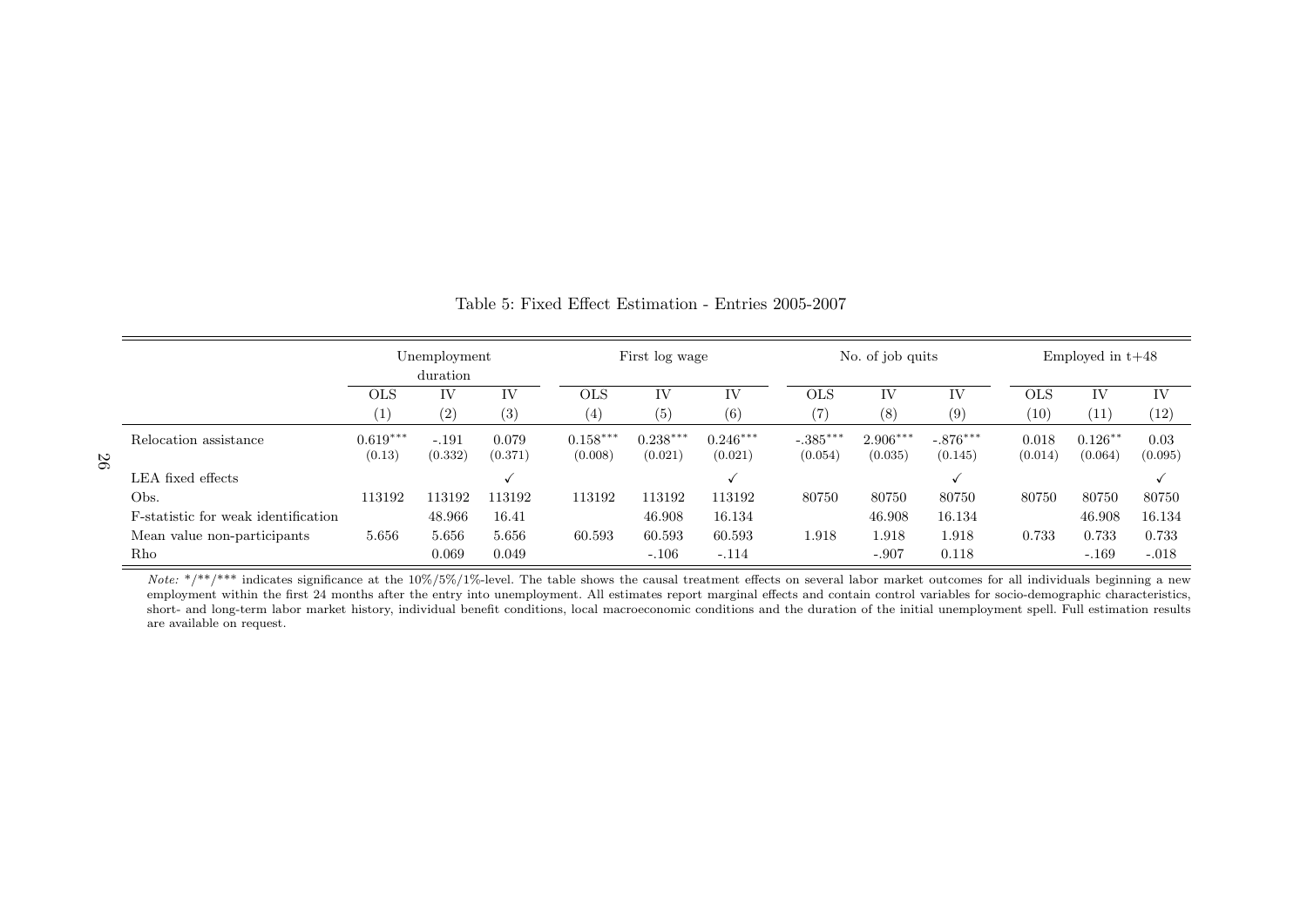|                                          |                                | All                         | Singles               | Children              | Children and          |
|------------------------------------------|--------------------------------|-----------------------------|-----------------------|-----------------------|-----------------------|
|                                          |                                | Individuals                 |                       |                       | Partner               |
| First log wage                           | (1)                            | $\left( 2\right)$           | (3)                   | (4)                   | (5)                   |
| Relocation assistance                    | $0.252***$<br>(0.036)          | $0.23***$<br>(0.033)        | $0.202***$<br>(0.055) | $0.255***$<br>(0.061) | $0.308***$<br>(0.068) |
| Labor market conditions after transition |                                | ✓                           | ✓                     | ✓                     | ✓                     |
| Obs.                                     | 35957                          | 35957                       | 13670                 | 15051                 | 12554                 |
| F-statistic for weak identification      | 23.4                           | 31.4                        | 13.6                  | 15.5                  | 12.0                  |
| Mean value non-participants              | 60.92                          | 60.92                       | 62.07                 | 59.70                 | 61.16                 |
| No. of participants                      | 433                            | 433                         | 244                   | 114                   | 87                    |
|                                          | No upper sec.<br>school degree | Upper sec.<br>school degree | University<br>degree  | Men                   | Women                 |
| First log wage                           | (6)                            | $\left( 7\right)$           | (8)                   | (9)                   | (10)                  |
| Relocation assistance                    | $0.272***$<br>(0.045)          | $0.262***$<br>(0.099)       | $-.579***$<br>(0.036) | $0.231***$<br>(0.039) | $0.191***$<br>(0.059) |
| Labor market conditions after transition | $\checkmark$                   | ✓                           | ✓                     | ✓                     | ✓                     |
| Obs.                                     | 29376                          | 6581                        | 3324                  | 23948                 | 12009                 |
| F-statistic for weak identification      | 27.1                           | 11.4                        | 11.2                  | 24.5                  | 10.3                  |
| Mean value non-participants              | 57.68                          | 75.76                       | 86.02                 | 65.83                 | 51.10                 |
| No. of participants                      | 226                            | 207                         | 137                   | 256                   | 177                   |

## Table 6: Heterogeneity of the Treatment Effect

Note: \*/\*\*/\*\*\* indicates significance at the  $10\%/5\%/1\%$ -level. The table shows the causal treatment effects on the first daily wages for different subgroups using the instrumental variable approach. All estimates report marginal effects and contain control variables for socio-demographic characteristics, short- and long-term labor market history, individual benefit conditions, local macroeconomic conditions and the duration of the initial unemployment spell. In column (2)-(10) we include also control variables for the local labor market conditions for the workplace after the transition to regular employment. Full estimation results are available on request.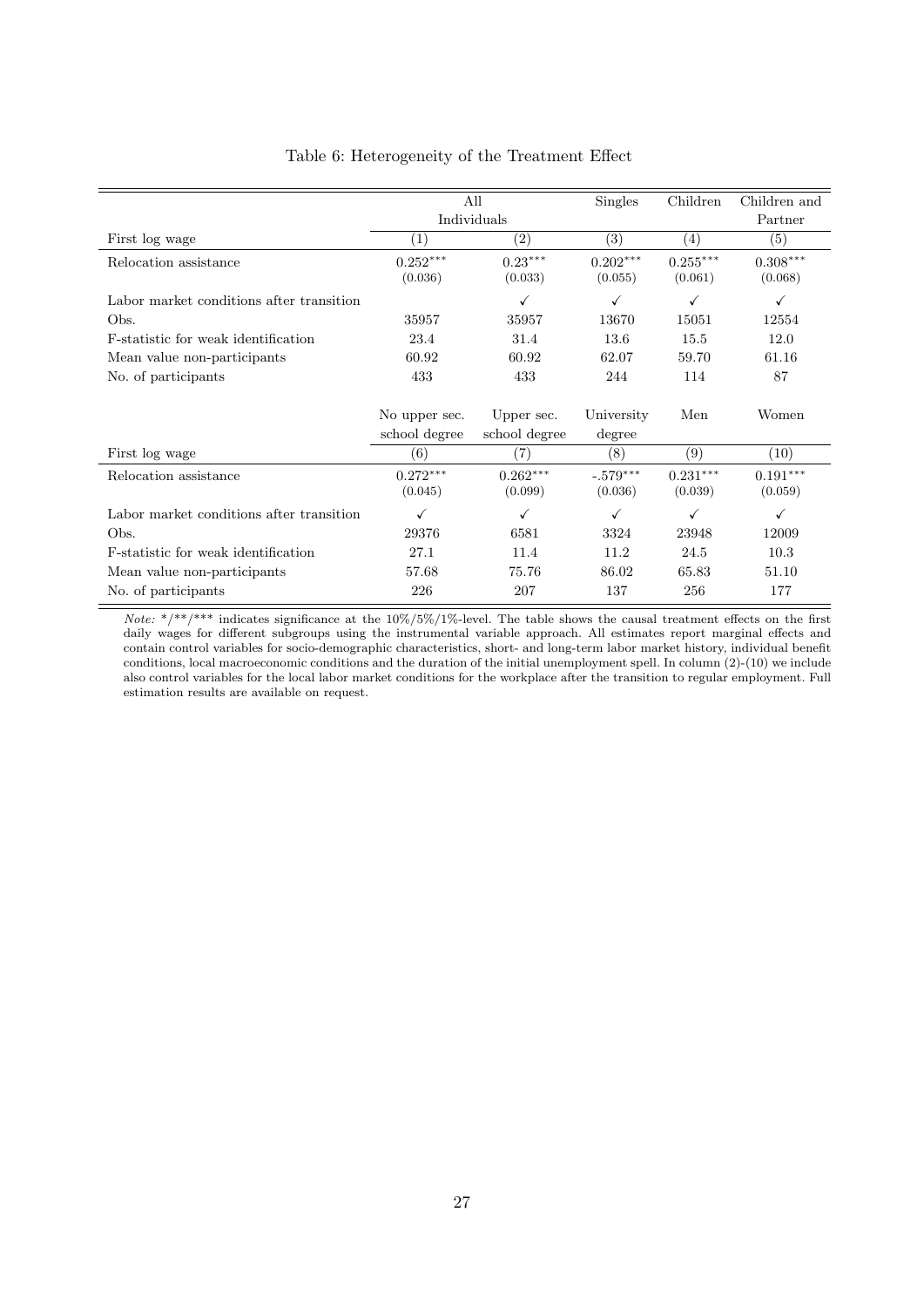# A Appendix

## A.1 First-Stage Estimation of the Treatment Probability

The relevance condition (ii) states that the treatment probability  $P_i(W)$  needs to be a nontrivial function of the local treatment intensity  $Z_i$ . To verify this condition Table A.1 shows the estimates of the first stage regression of the treatment intensity on the participation probability for relocation assistance. Column (1) and (2) assume a linear relation between the treatment intensity and the participation probability, while column (3) and (4) assume a non-linear probit model. The linear specification of the first stage is related to the standard two-stage least square estimation, while the probit model refers to our non-linear Maximum Likelihood estimator. Column (2) and (4) include also the duration of the initial unemployment spell as control variable, while column (1) and (3) do not.<sup>22</sup> The coefficients are positive and highly significant irrespective of the specification. To test for weakness of the instrument we provide the standard F-statistic on excluded instruments for the linear specification (see Staiger and Stock, 1997). For both types of treatment the F-statistic exceeds 10, the critical value for weak instruments. As a counterpart for the non-linear model we also provide a Likelihood-Ratio test comparing the model including the instrumental variable and one without the instrument. Again, the instrument passes the test for weak identification. Finally, we compute the hitrate, the share of correctly predicted treatment values. We predict an individual to be treated if the estimated treatment probability is above the mean value of the observed participation rate, and to be not treated if it is below. For the linear specification we observe a hitrate between 59%, while that of the non-linear specification are substantially higher (71%). All these results suggest that the treatment intensity is a quite good predictor of the participation in relocation assistance, and the instrumental variable estimation introduced in Section 4.1 leads to consistent estimates of the treatment effect.

## [Insert Table A.2 about here]

 $^{22}$ Including the unemployment duration is relevant for the post transition outcomes like the first wage, the number of job quits and the employment status 48 months after entry.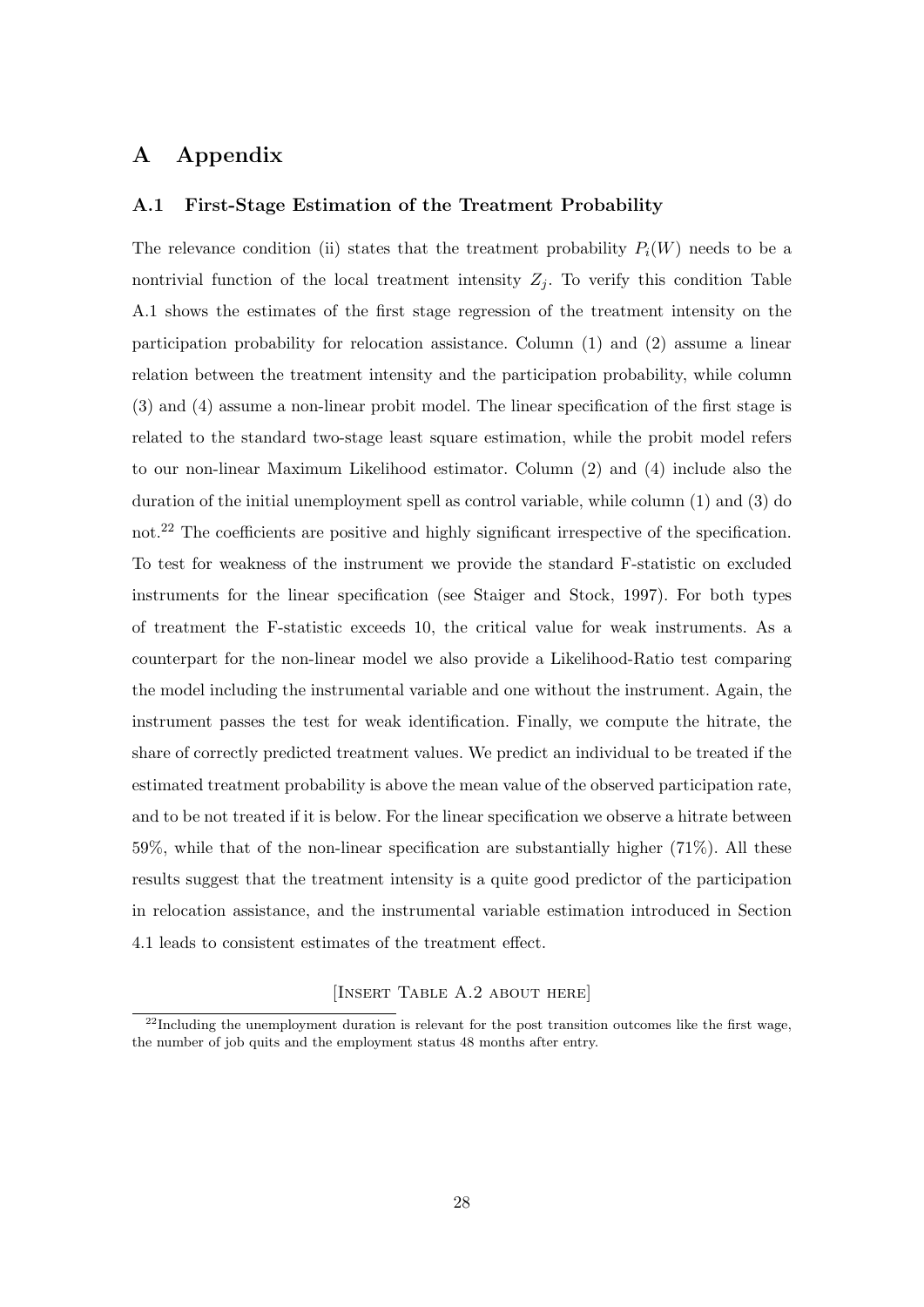#### A.2 Two-Stage Least Square vs. Maximum Likelihood

The standard approach for instrumental variables ist the two-stage least square (2SLS) estimator. In the first stage, the participation probability is estimated conditioned on the instrument and the covariates. In the second stage, the predicted participation probability, instead of the actual treatment status, is used to estimate the treatment effect. The 2SLS estimator of the treatment effect is given as  $\delta_{2SLS} = (Z'X)^{-1}(Z'Y)$ . Compared to the Maximum Likelihood estimator of Section 4.1 the 2SLS estimator is based on less restrictive assumptions about the distribution of the error terms. The 2SLS estimator require only the basic IV assumptions (i)-(iii).<sup>23</sup> Following Imbens and Angrist (1994) these assumptions identify only the local average treatment effect (LATE), the causal effect on those individuals induced to change participation status by a change in the instrumental variable. In contrast the Maximum Likelihood estimator identifies, under correctly specified distributional assumptions, the causal treatment effect on all treated individuals (ATT). There are several studies, e.g. Angrist (1991), Angrist (2004) or Chiburis, Das, and Lokshin (2012), showing that the LATE can differ substantially from the ATT especially for small samples and asymmetric first-stage estimations.<sup>24</sup> Especially, the latter is a problem in our estimation sample. Although, the group of non-participants is very large, we observe only 433 individuals receiving the relocation assistance. This results in a participation probability of 1.2%. Table A.2 shows the predicted participation probabilities after a linear and non-linear first-stage estimation. The linear first-stage predicts participation probabilities between -3.4% and 10.7%. Considering this small support the first-stages estimates creates only few variation, to explain the outcome differences. Table A.3 compares the results of 2SLS estimator and baseline results of the Maximum-Likelihood estimator from Section 5.1. We concentrate the analysis on the first wage and the employment status 48 months after entry. For the latter the estimated causal treatment effects are very similar for the 2SLS and the ML estimator, however the 2SLS estimator shows no significance. Estimating the effect on the first wage both estimators differ substantially. While we get a positive treatment effect of relocation assistance about 25% with ML, the effect of 2SLS estimator is about -273%. Therefore, we conclude that the 2SLS estimator is heavily bi-

<sup>&</sup>lt;sup>23</sup>As mentioned before the Maximum Likelihood estimator requires the error terms of the first stage and the outcome equation to be jointly normal distributed. 2SLS requires only relevance, independence and monotonicity of the instrumental variable.

<sup>&</sup>lt;sup>24</sup>Angrist (1991) stated that the LATE is close to the ATT when the first-stage changes the treatment probability at values centered on one-half.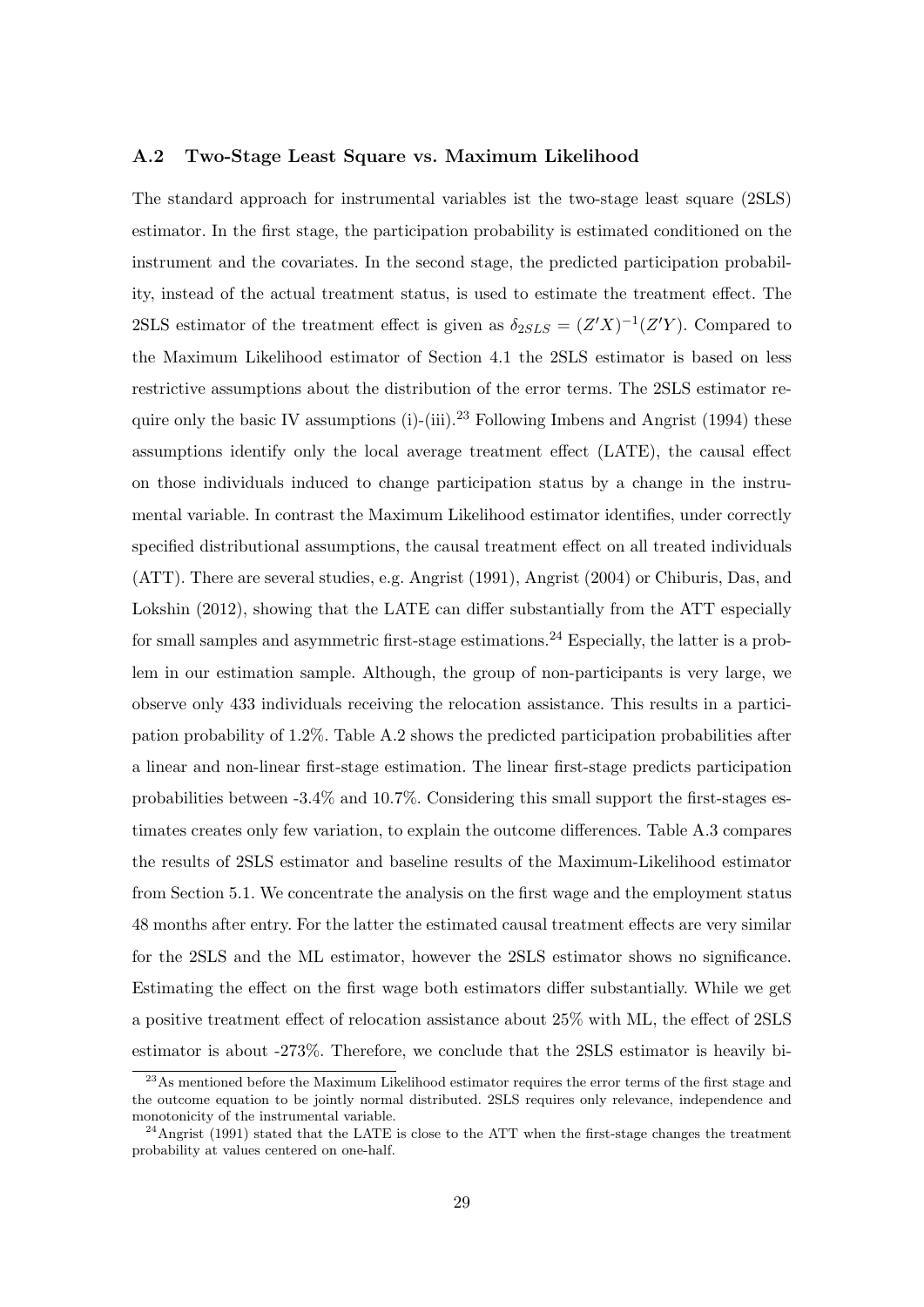ased due to the small size of the treatment group, while the ML estimator is in line with our expectations.

## [INSERT TABLE A.3 ABOUT HERE]

#### A.3 Does Relocation Assistance Increase the Job Finding Rate?

One of the main objectives of the relocation assistance is to bring unemployed individuals into a job, who do not without. Considering a job search model the job finding rate, also called the hazard rate from unemployment, depends mainly on two factors. The net wage distribution among the job offers and the job offer arrival rate. Assuming that a job-seeker receive a variety of job offers, he has to decide for each of this offer whether to accept it or not. If he accepts the offer or not depends on the respective net wage.<sup>25</sup> Paying a subsidy on accepting distant jobs increases the net utility of these offers and increases a job-seekers likeliness to accept distant jobs, which has a positive effect on the overall job finding probability. Furthermore, the job-seekers anticipate that the subsidy increase their net utility of accepting a distant job offer, which changes also the search behavior. They increase their search radius, so they are confronted with a higher number of job offers. This growth of the potential job offers clearly raises ceteris paribus the job finding probability (see Rogers, 1997).

To investigate the effect of the subsidy we estimate the probability to leave unemployment into regular employment for each period of the initial unemployment spell, including, beside the socio-demographic characteristics, the labor market history, the benefit and macroeconomic conditions, also control variables for the duration dependence of the initial unemployment spell. Table A.4 shows the estimates of a univariate and a bivariate probit model, controlling for unobserved heterogeneity. Column (1) and (2) contain the conditioned estimation sample of Section 5.1, while column (3) and (4) include all individuals, regardless of whether they find an employment within the observation period or not. Column (1) and (2) are comparable to the estimates of the unemployment duration in Table 4. From our estimates of the hazard rate  $\lambda$  we predict the corresponding unemployment duration  $t_{ue}$  following by a Poisson process:

$$
t_{ue} = \int_0^\infty t\lambda e^{-\lambda t}dt = \frac{1}{\lambda}.\tag{9}
$$

<sup>&</sup>lt;sup>25</sup>The job-seeker accepts a job if the corresponding net wage exceeds his individual reservation wage, the wage that equalizes the expected utility of being employment and unemployment.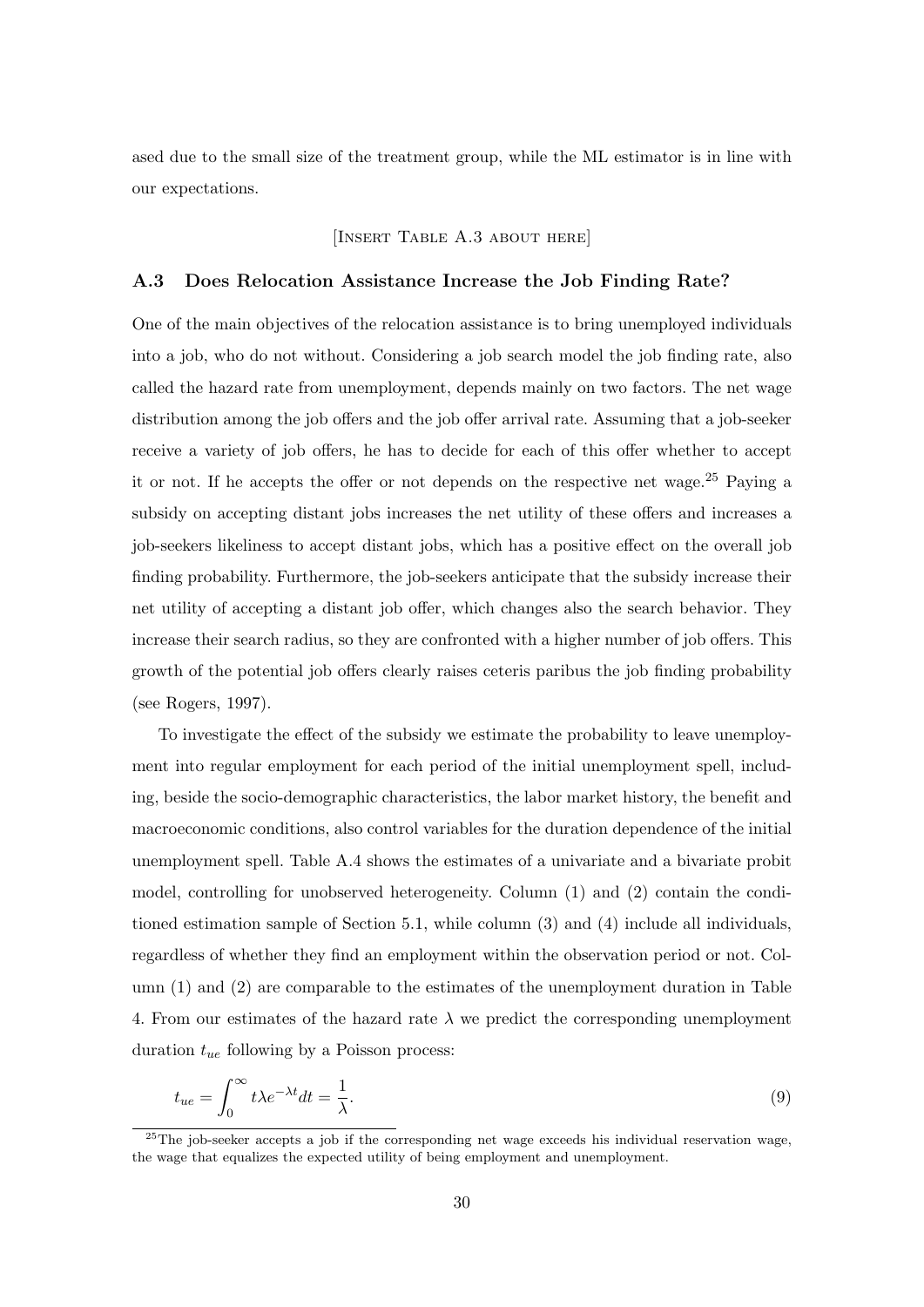Obviously, there is a negative relation between the hazard rate and the unemployment duration. An increase of the hazard rate shortens the unemployment duration. Using this strategy, our prediction of the effects on the unemployment duration are quite similar to directly estimated effects in Table 4. Applying this estimation procedure on the unconditioned sample of all individuals, regardless of whether they find a new employment or not, the subsidy increases the job finding probability substantially. Without controlling for unobserved heterogeneity the relocation assistance increases the job finding rate about 3.7%. Using the treatment intensity as instrumental variable the effect increases up to 4.6%. Therefore, we expect the availability of the relocation assistance to shorten the unemployment duration about 6 months, comparing participants to all non-participants.

[Insert Table A.4 about here]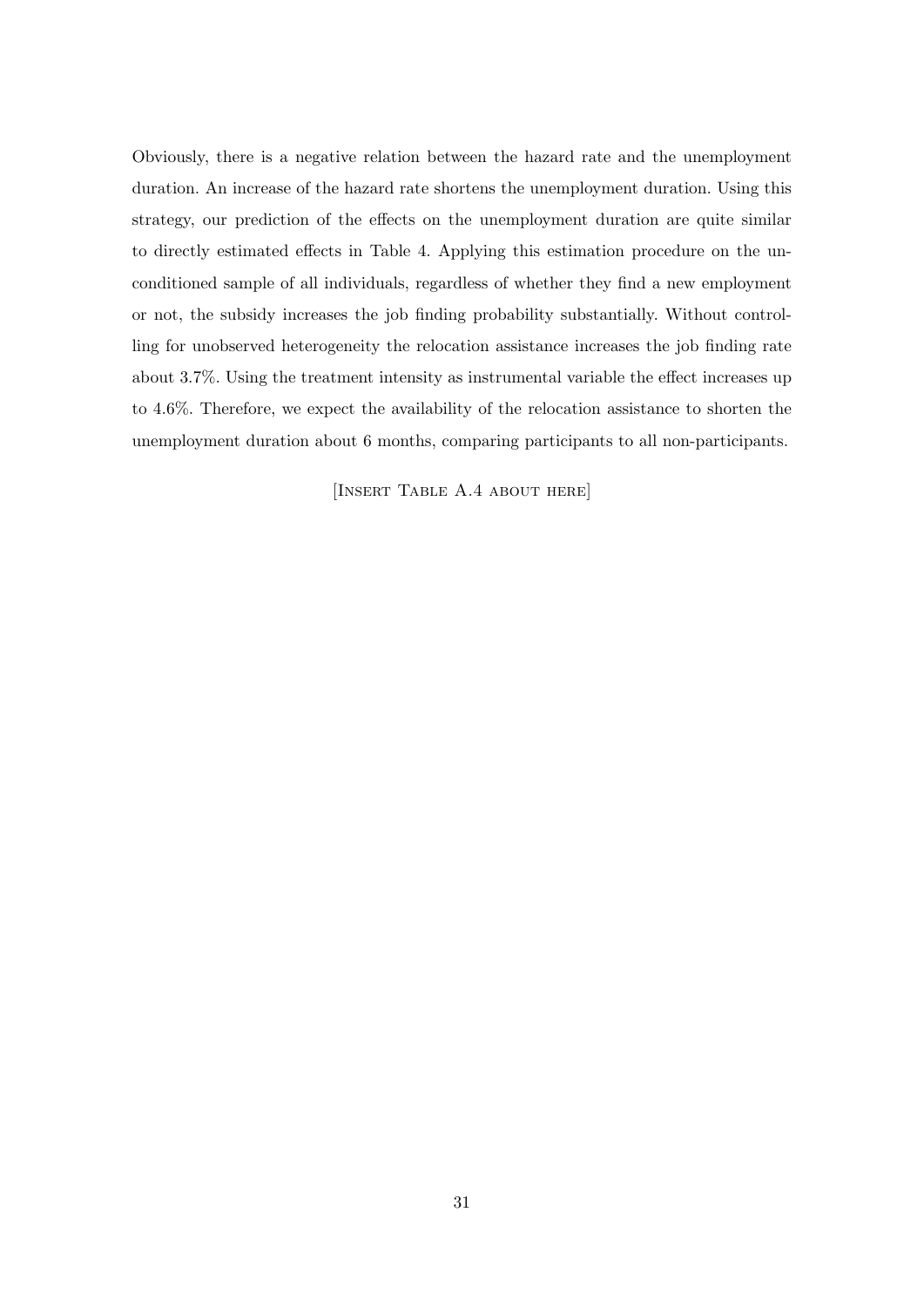| Relocation assistance                 | <b>OLS</b><br>(1)      | <b>OLS</b><br>$\left( 2\right)$ | Probit<br>(3)          | Probit<br>$\left( 4\right)$ |
|---------------------------------------|------------------------|---------------------------------|------------------------|-----------------------------|
| Treatment intensity                   | $0.001***$<br>(0.0003) | $0.002***$<br>(0.0003)          | $0.001***$<br>(0.0002) | $0.001***$<br>(0.0002)      |
| Controlling for unemployment duration |                        | ✓                               |                        | √                           |
| Obs.                                  | 35957                  | 35957                           | 35957                  | 35957                       |
| F-statistic                           | 22.665                 | 23.417                          |                        |                             |
| $LR$ -test                            |                        |                                 | 22.285<br>(0.00)       | 23.232<br>(0.00)            |
| Hitrate                               | 0.595                  | 0.591                           | 0.705                  | 0.706                       |

Table A.1: Estimates of the First Stage Participation Probability

Note: \*/\*\*/\*\*\* indicates significance at the  $10\%/5\%/1\%$ -level. The table shows the effect of the local treatment intensity on the participation probability. All estimates report marginal effects and contain control variables for socio-demographic characteristics, shortand long-term labor market history, individual benefit conditions and local macroeconomic conditions. Column (2) and (4) also contain control variables for the duration of the initial unemployment spell. Full estimation results are available on request.

Table A.2: Summary of the First-Stage Participation Probabilities

| <i>Relocation assistance</i> | Obs.                       | Mean | Std. Dev.      | Min.                    | Max.  |
|------------------------------|----------------------------|------|----------------|-------------------------|-------|
| OLS.<br>Probit               | 35957 0.012<br>35957 0.012 |      | 0.014<br>0.016 | $-0.034$ 0.107<br>0.000 | 0.491 |

Note: The table summarizes the predicted participation probabilities after a linear (OLS) and a non-linear (Probit) first-stage estimation. The estimations contain control variables for socio-demographic characteristics, short- and long-term labor market history, individual benefit conditions, local macroeconomic conditions and the duration of the initial unemployment spell.

|                                             |                                 | First log wage          |                           |                                | Employed in $t+48$    |                           |  |
|---------------------------------------------|---------------------------------|-------------------------|---------------------------|--------------------------------|-----------------------|---------------------------|--|
|                                             | <b>OLS</b><br>$\left( 1\right)$ | МL<br>$\left( 2\right)$ | 2SLS<br>$\left( 3\right)$ | <b>OLS</b><br>$\left(4\right)$ | ML<br>(5)             | 2SLS<br>$\left( 6\right)$ |  |
| Relocation assistance                       | $0.171***$<br>(0.015)           | $0.252***$<br>(0.036)   | $-2.730***$<br>(0.836)    | 0.017<br>(0.021)               | $0.207***$<br>(0.039) | 0.232<br>(0.829)          |  |
| <b>F</b> -statistic for weak identification |                                 |                         | 23.4                      |                                |                       | 23.4                      |  |
| Obs.                                        | 35957                           | 35957                   | 35957                     | 35957                          | 35957                 | 35957                     |  |
| Mean value non-participants                 | 60.92                           | 60.92                   | 60.92                     | 0.73                           | 0.73                  | 0.73                      |  |

Table A.3: Comparison of the ML and the 2SLS estimator

Note: \*/\*\*/\*\*\* indicates significance at the  $10\%/5\%/1\%$ -level. The table shows the causal treatment effects on several labor market outcomes for all individuals beginning a new employment within the first 24 months after the entry into unemployment for the OLS, the Maximum Likelihood and the 2SLS estimator. All estimates report marginal effects and contain control variables for socio-demographic characteristics, shortand long-term labor market history, individual benefit conditions, local macroeconomic conditions and the duration of the initial unemployment spell. Full estimation results are available on request.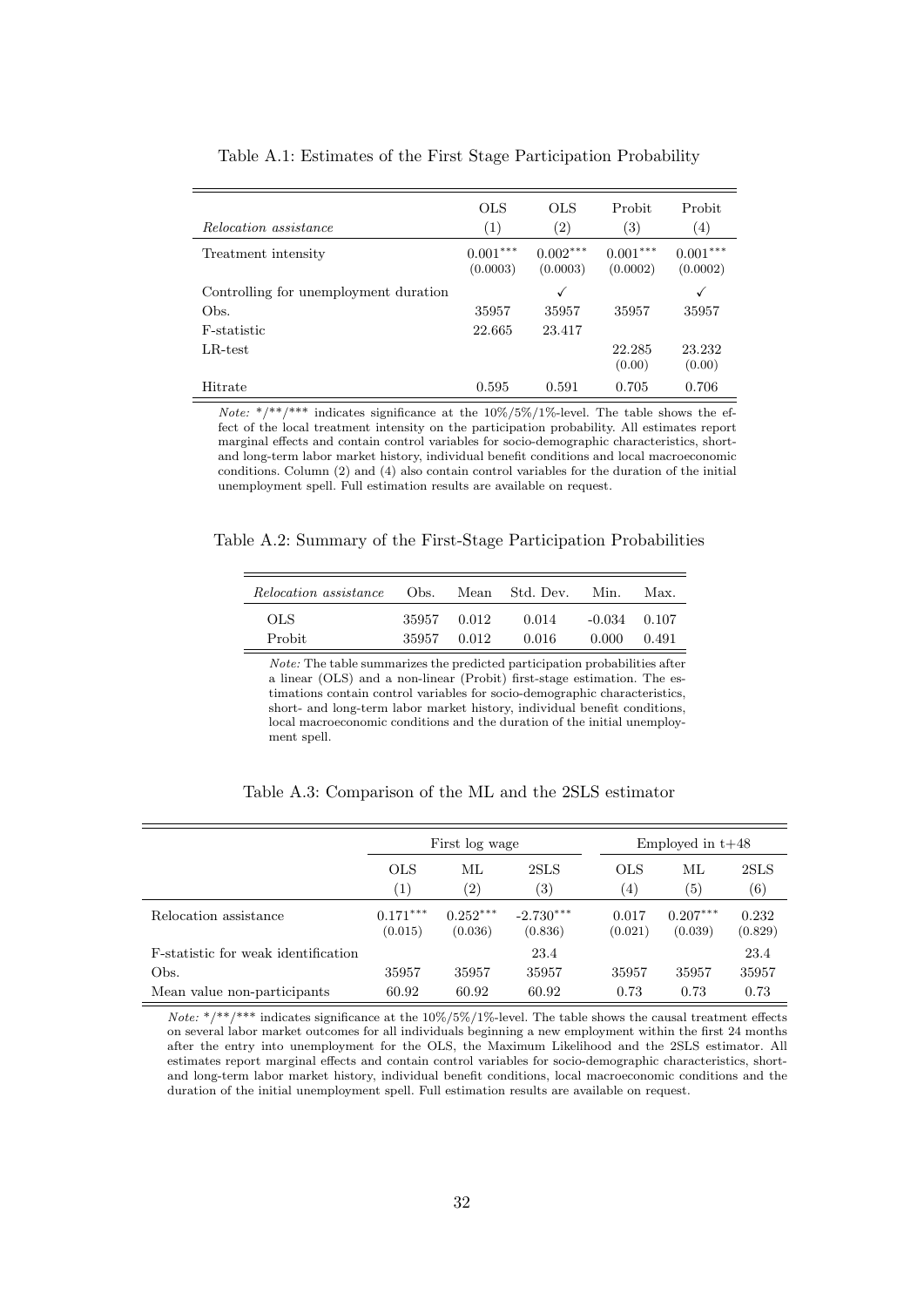|                                                | Transition within<br>24 months<br>Probit<br>IV |                   | All individuals       |                      |
|------------------------------------------------|------------------------------------------------|-------------------|-----------------------|----------------------|
|                                                |                                                |                   | Probit                | IV                   |
|                                                | (1)                                            | $\left( 2\right)$ | $\left( 3\right)$     | $\left(4\right)$     |
| Treatment effect on                            |                                                |                   |                       |                      |
| Transition Rate                                | $-.018***$<br>(0.006)                          | 0.012<br>(0.032)  | $0.037***$<br>(0.004) | $0.046**$<br>(0.023) |
| Unemployment duration (predicted)              | 0.87                                           | $-0.50$           | $-5.23$               | $-6.05$              |
| Obs.                                           | 35957                                          | 35957             | 54398                 | 54398                |
| Average transition rate non-participants       | 0.152                                          | 0.152             | 0.067                 | 0.067                |
| Average unemployment duration non-participants | 6.59                                           | 6.59              | 14.90                 | 14.90                |

Table A.4: Estimates of the Treatment Effects on the Transition Rate

Note: \*/\*\*/\*\*\* indicates significance at the  $10\%/5\%/1\%$ -level. The table shows the causal treatment effects on the transition probability. The estimations in column (3) and (4) contain all individuals, while those in column (1) and (2) only individuals beginning a new employment within the first 24 months after the entry into unemployment. All estimates report marginal effects and contain control variables for socio-demographic characteristics, short- and long-term labor market history, individual benefit conditions, local macroeconomic conditions and duration dependence. Full estimation results are available on request.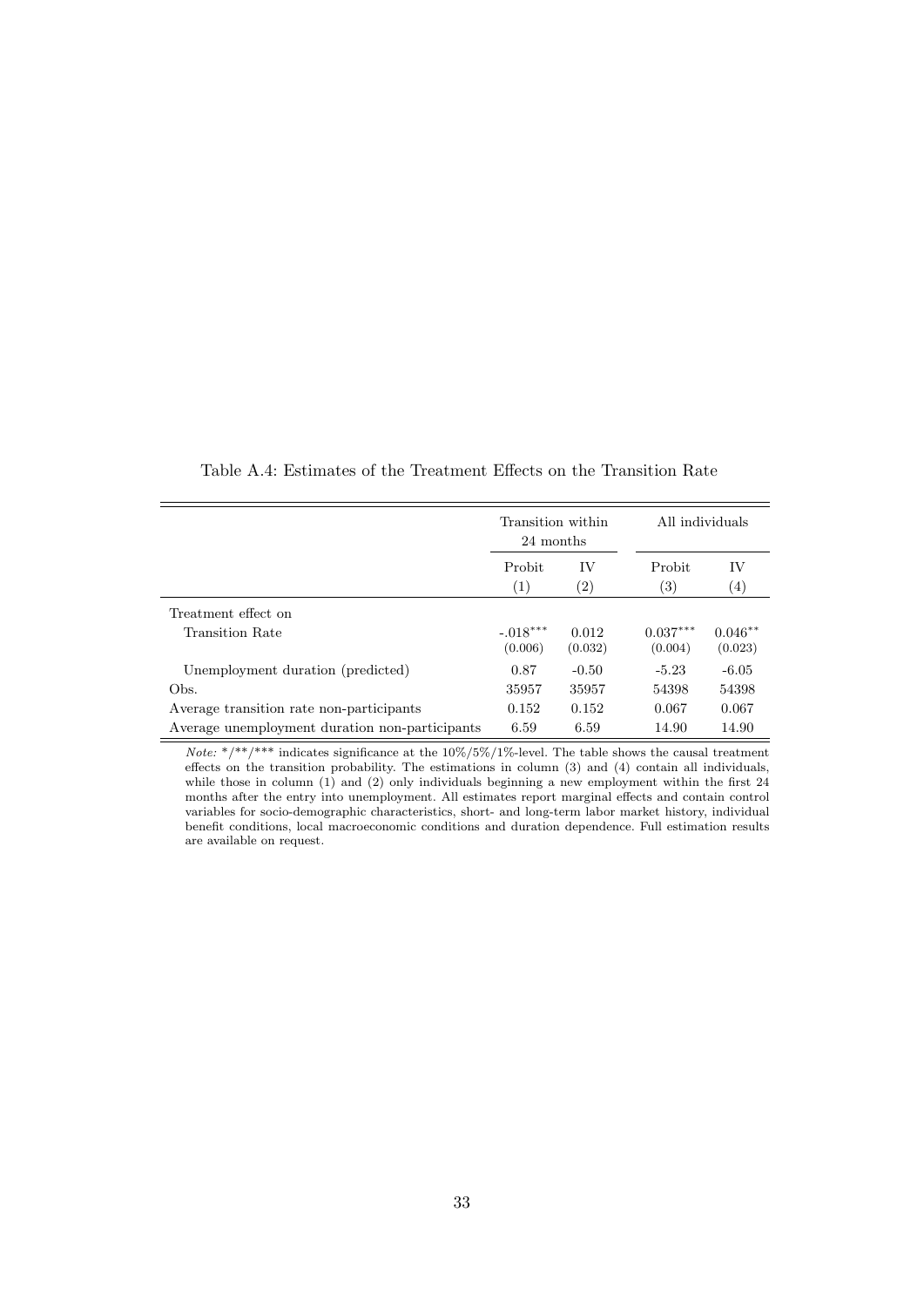# B Supplementary Appendix

|                                                                 | Non-participants | Participants |
|-----------------------------------------------------------------|------------------|--------------|
| Obs.                                                            | 111797           | 1395         |
| Individual labor market performance                             |                  |              |
| Duration of initial unemployment spell                          | 5.64             | 6.13         |
| First daily income after transition in $\in$                    | 60.65            | 79.72        |
| No. of job quits within 24 months after transition <sup>1</sup> | 1.92             | 1.31         |
| Employed 48 months after entry <sup>1</sup>                     | 0.73             | 0.75         |
| Working location after transition                               |                  |              |
| in the same state as before                                     | 0.88             | 0.24         |
| in a bordering state                                            | 0.08             | 0.32         |
| in a non-bordering state                                        | 0.04             | 0.45         |
| Local macroeconomic conditions                                  |                  |              |
| Local unemployment rate                                         |                  |              |
| before the transition                                           | 0.11             | 0.13         |
| after the transition                                            | 0.11             | 0.10         |
| Local vacancy rate                                              |                  |              |
| before the transition                                           | 0.08             | 0.07         |
| after the transition                                            | 0.08             | 0.10         |

Table B.5: Labor Market Outcomes - Entries 2005 - 2007

Note: The table contains only those non-participants who begin a new employment within 24 months after the entry into unemployment. Unless otherwise indicated all values denote shares. <sup>1</sup>The number of job quits after the transition and the employment status 48 months after the entry is only observed for individuals entering unemployment in 2005 and 2006 (Non-participants:  $n=79818$ ; Participants:  $n=932$ ).

Table B.6: Treatment Intensity 2004 - 2007

| Year | Mean  | Median | Std. Dev. | Min.  | Max.            |
|------|-------|--------|-----------|-------|-----------------|
| 2004 | 0.060 | 0.031  | 0.072     |       | $0.005$ $0.442$ |
| 2005 | 0.025 | 0.015  | 0.028     | 0.001 | 0.190           |
| 2006 | 0.029 | 0.019  | 0.027     | 0.004 | 0.158           |

Note: The table shows the local treatment intensity for the 180 LEA districts from 2004 to 2007.